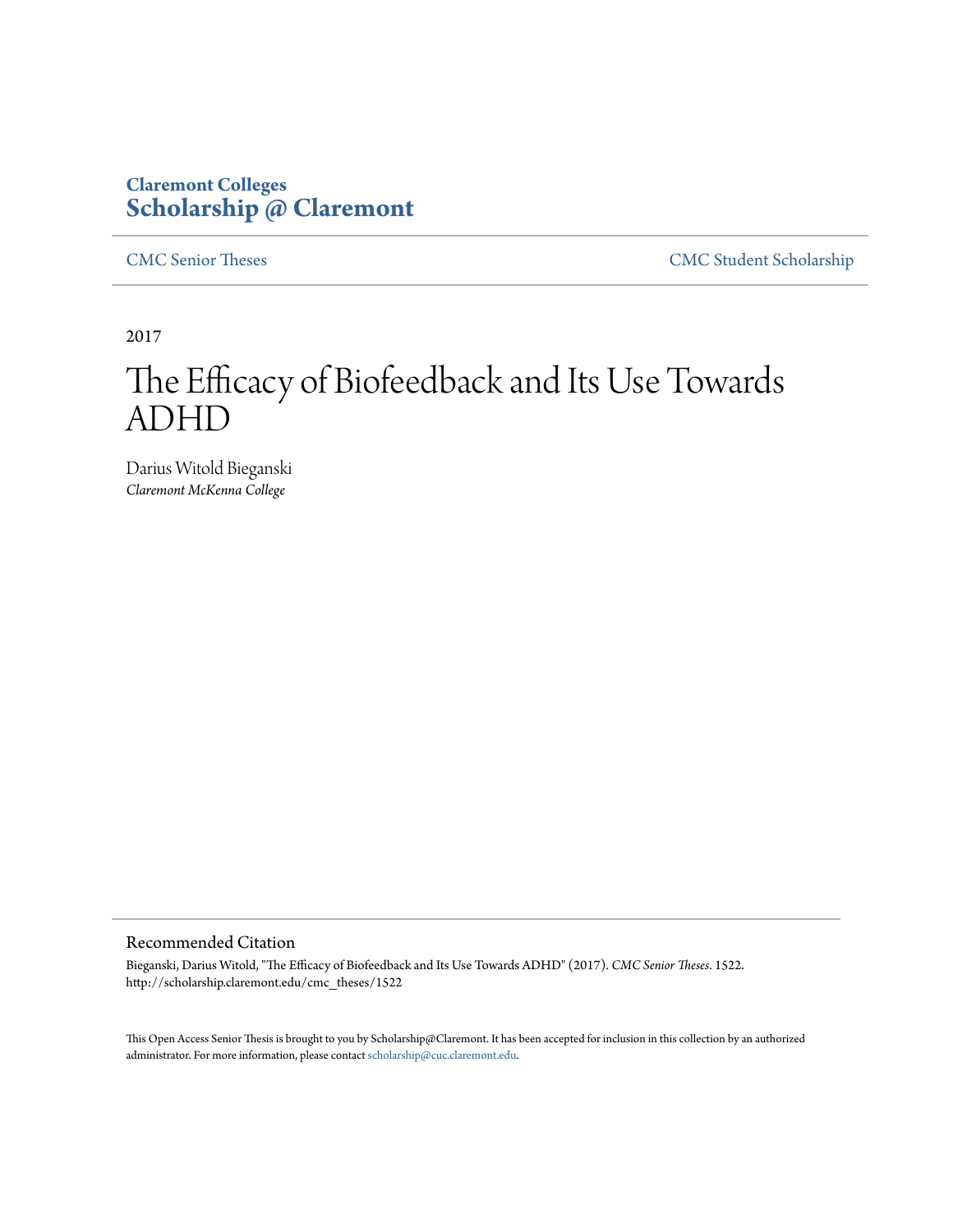Claremont McKenna College

# **The Efficacy of Biofeedback and Its Use Towards ADHD**

Submitted to Professor Alison Harris

by Darius W. Bieganski

for Senior Thesis 2016 December  $5<sup>th</sup>$ , 2016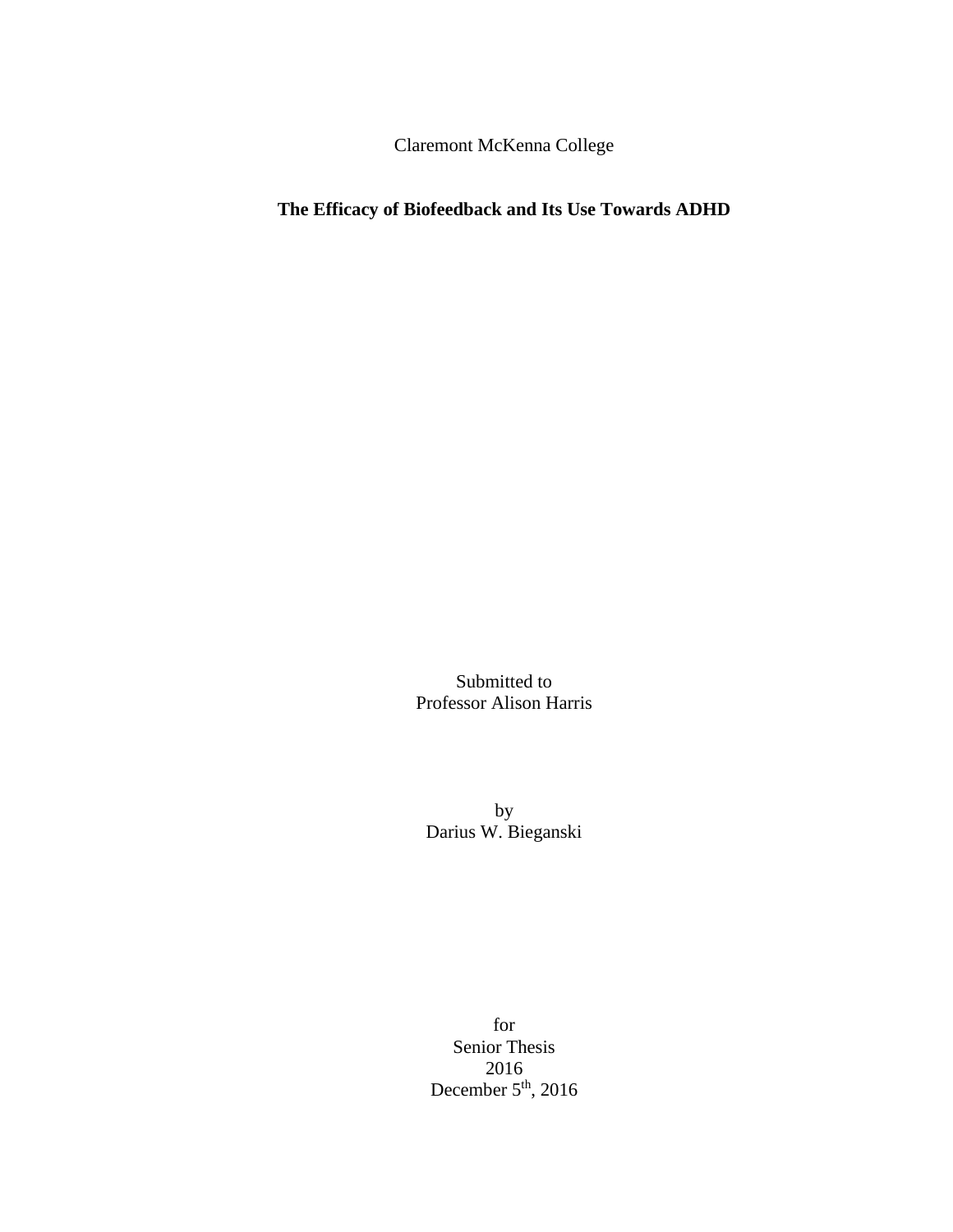The Efficacy of Biofeedback and Its Use Towards ADHD

Darius W. Bieganski

Claremont McKenna College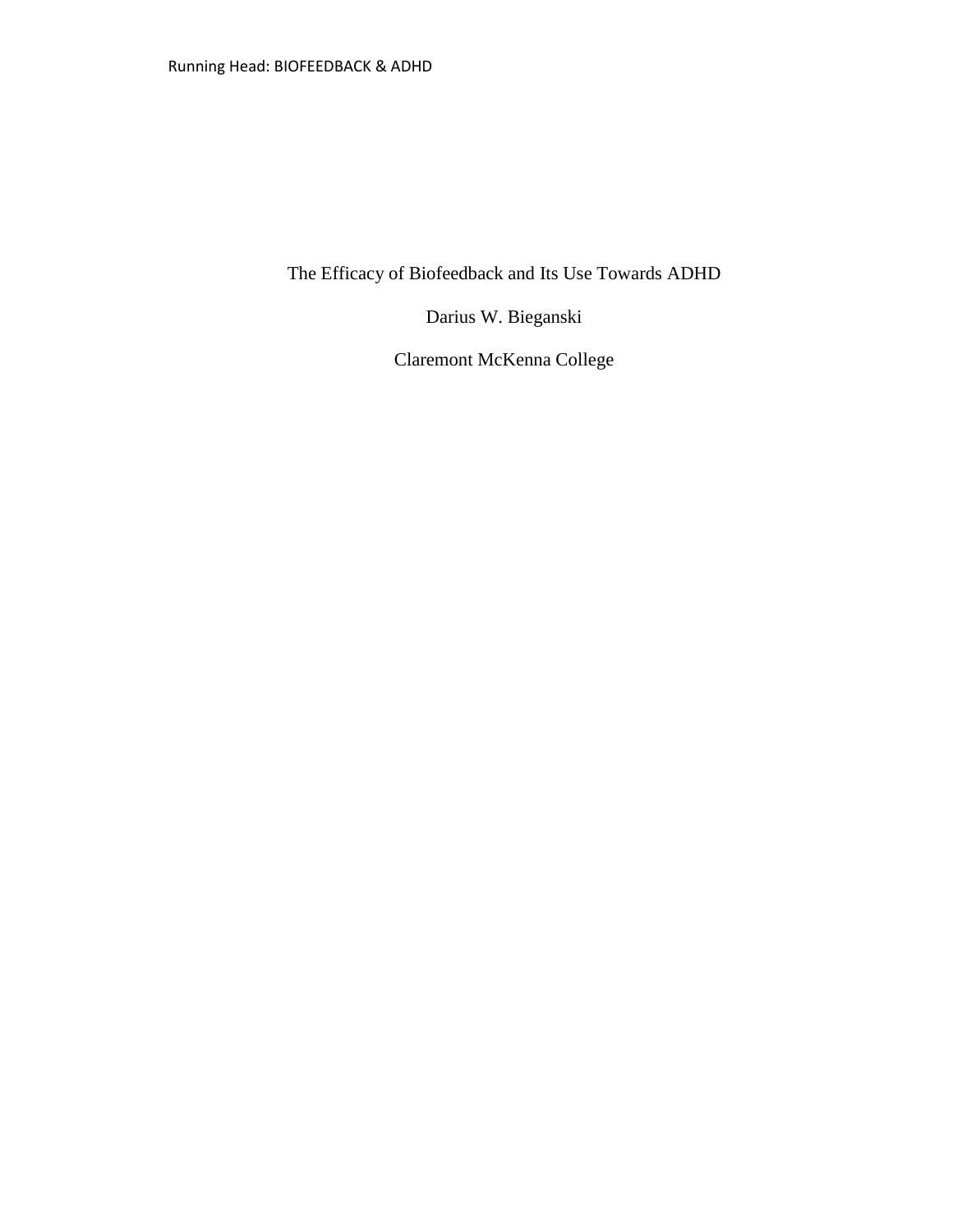## **Acknowledgements**

I would like to thank Dr. Alison Harris for her incredible help during this semester. Her expertise in the field of neuroscience – specifically cognitive neuroscience – proved invaluable to my completion of my thesis. Even more importantly, her patience and commitment to the completion of my thesis were unparalleled. I genuinely cannot thank her enough for everything she has done.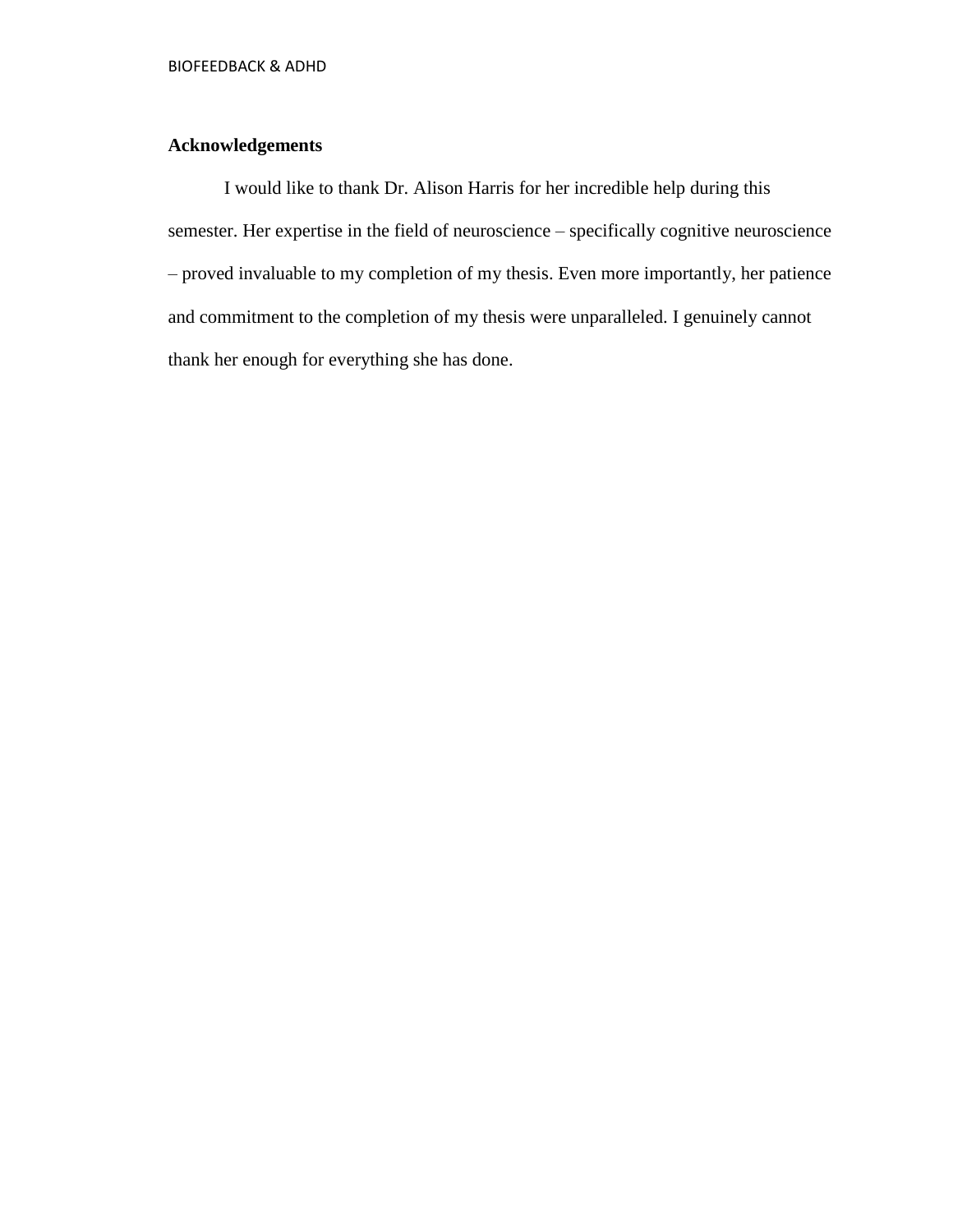## **Table of Contents**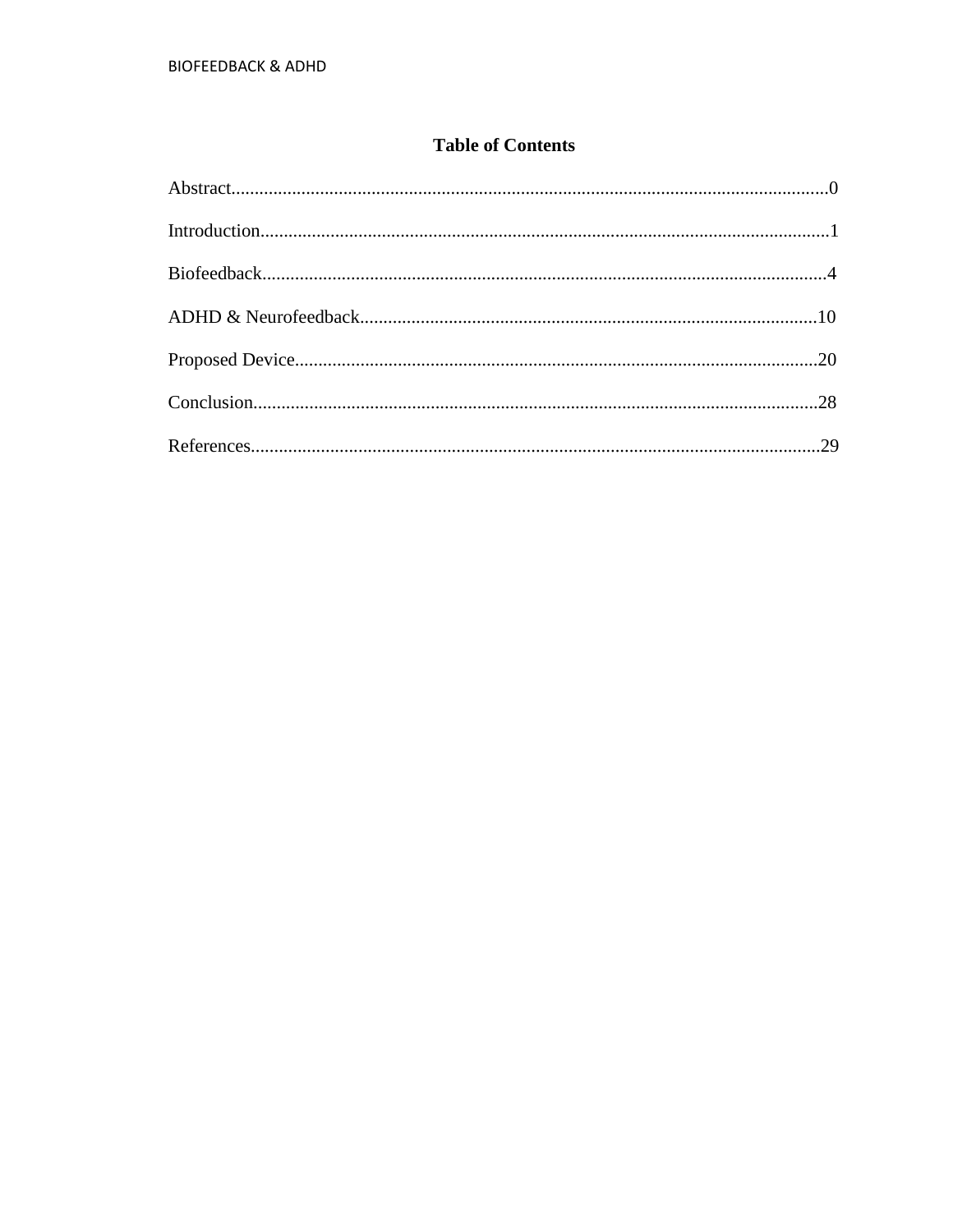### **Abstract**

Attention deficit hyperactivity disorder (ADHD) is a psychopathology commonly characterized by general inattentiveness and/or a lack of impulse control resulting in hyperactive tendencies. ADHD is estimated to cost the United States roughly \$266 billion every year. ADHD is currently treated via medications, cognitive behavioral therapy, or more recently, neurofeedback. Neurofeedback – and biofeedback in general – is the process of providing a patient with information about autonomic bodily functions so that they may control said autonomic function. In the case of ADHD, neurofeedback focuses on reinforcing the behaviors and sensations associated with attentiveness. Currently however, neurofeedback systems are large and require a patient to travel to a clinic. Furthermore, the current offering of portable neuro/biofeedback devices do not have the technological capabilities to provide effective neurofeedback therapy. Current wearable tech devices – such as the Apple Watch and Samsung Gear – possess the technological capabilities to measure important bodily functions, and provide appropriate biofeedback therapy while remaining discrete and most importantly, portable.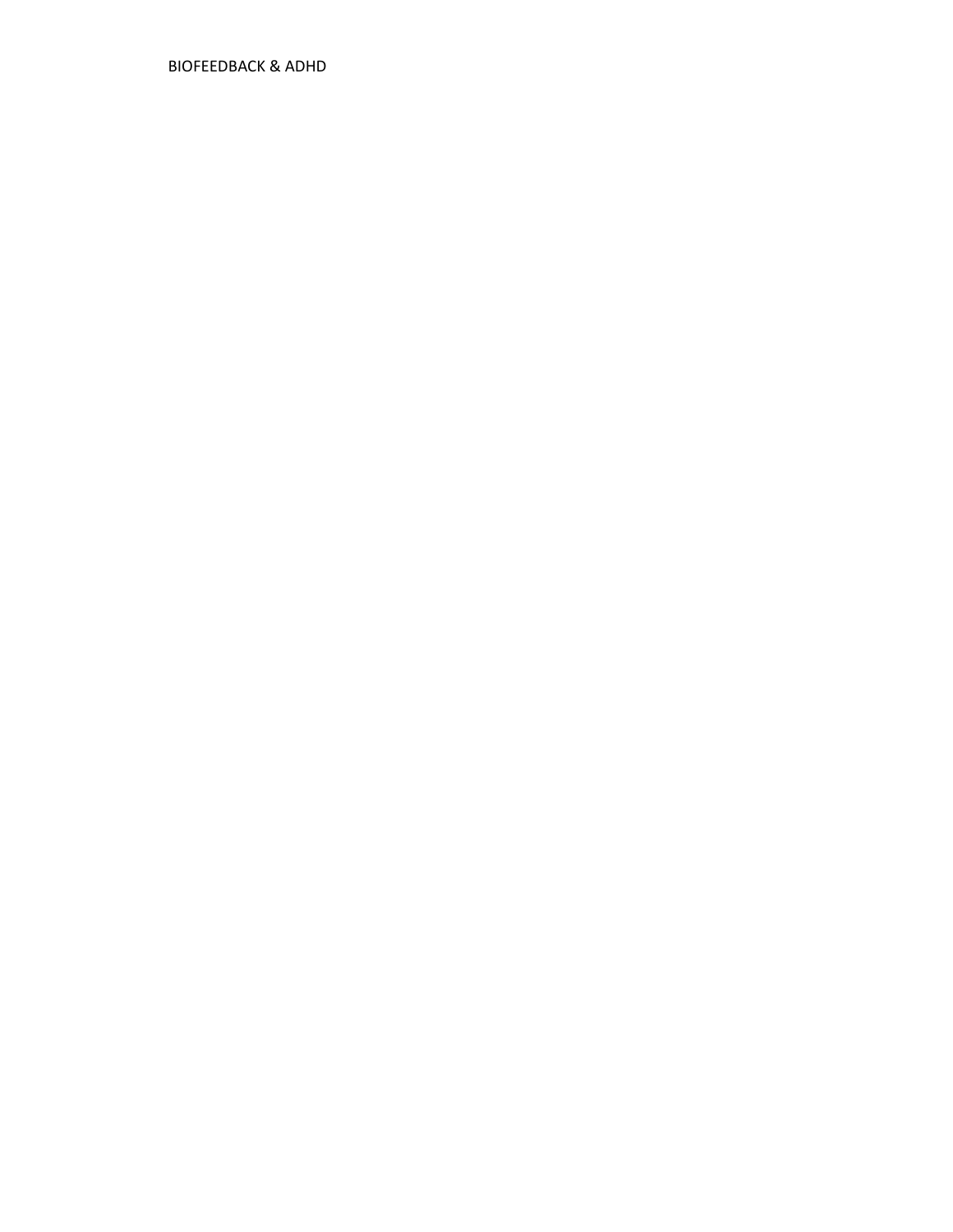#### **Introduction**

Attention deficit hyperactivity disorder (ADHD) is a psychopathology commonly characterized by general inattentiveness and/or a lack of impulse control resulting in hyperactive tendencies (Barkley, 2015). Associated with symptoms like daydreaming, forgetting, fidgeting, and squirming, ADHD can greatly interfere with a child's learning as well as an adult's productivity in the workplace. These behaviors have serious economic consequences: ADHD is estimated to cost the United States roughly \$266 billion every year, 70% of which can be accounted towards loss of income and loss of work productivity for adults with ADHD (Doshi, 2012).

In the United States,  $11\%$  of children ages  $4 - 17$  and  $4.4\%$  of adults have been diagnosed with ADHD (Pastor, 2015). These numbers have been steadily increasing since the 1970s, due in part to changes in diagnostic criteria and to an increased availability and acceptance of treatment through medication (Barkley, 2010). Of the aforementioned \$266 billion cost associated with ADHD, 10% arises from special services ranging from educational accommodations to visits to the physician, whereas 20% goes towards paying for medication (Doshi, 2012).

The costs of medication and associated services to treat ADHD can be particularly significant in the United States, due to the expectation that patients will shoulder the costs of health care. According to Doshi (2012), the average American is estimated to spend \$1,105 out of pocket on pharmaceuticals and medical goods. This cost represents over 155% more than the combined average of all other nations in the data group. For ADHD, the breakdown per year on an individual level is estimated to include education costs of roughly \$3,000 per person in a family, and medication and healthcare costs of roughly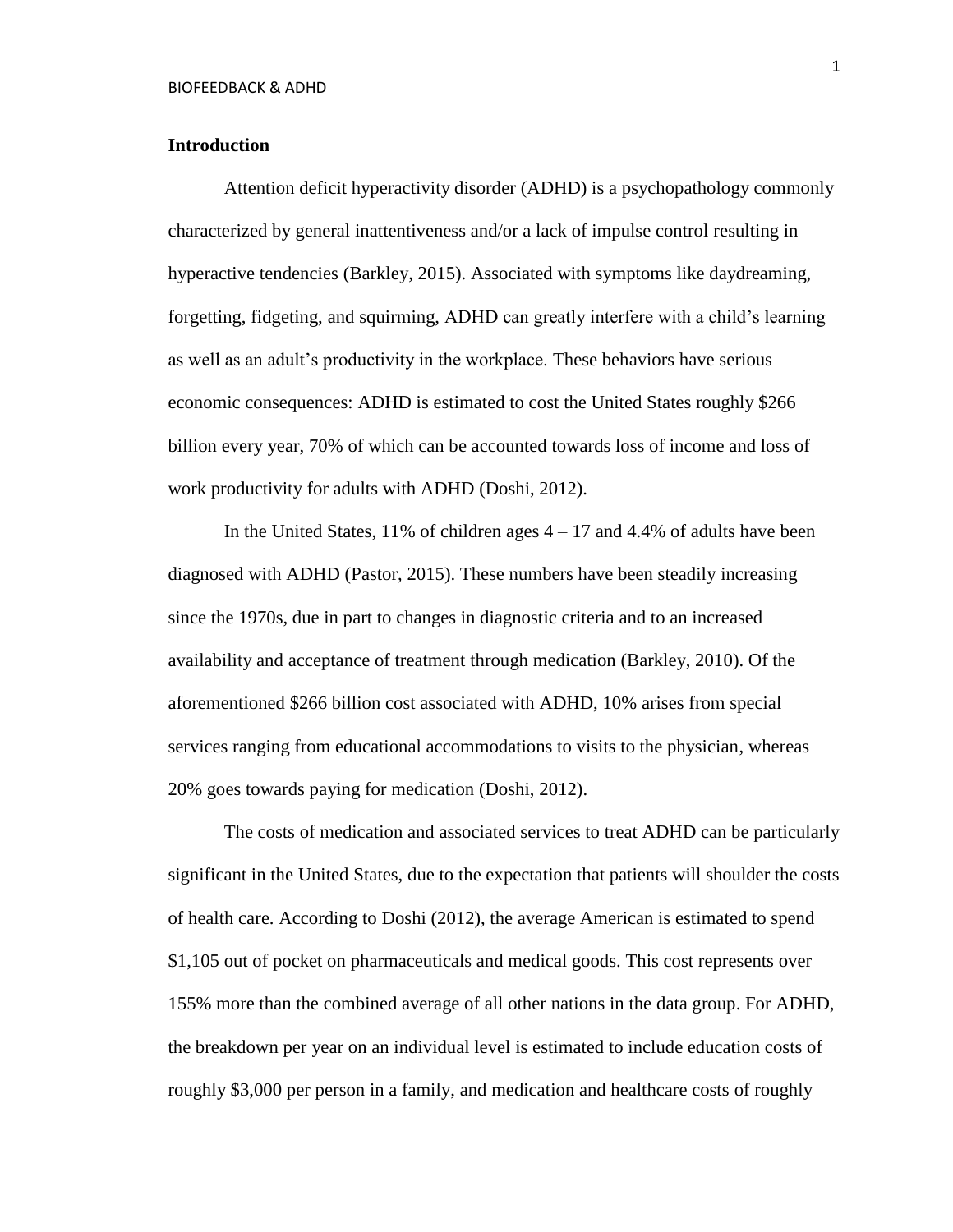\$2,500 per person in a family. My personal experience as an individual with ADHD is illustrative of how quickly costs can increase. Every three months, I must pay \$650 for a bottle of 90 pills. Every time I am prescribed these pills, I must go into my physician's office for a check-up, bringing the real cost of my prescription up to \$1,250. In total per year, I spend \$5000 on medication alone.

However, as the number of ADHD diagnoses continues to increase, concerns about the over-prescription of ADHD medication have been rising (National Institute on Drug Abuse, 2016). Typical medications for ADHD are stimulants that act on neurotransmitters in the central nervous system. Along with their high economic costs, the effects of prolonged use of these substances is unclear, especially for individuals with less severe symptoms and/or ongoing neurodevelopment (National Institute on Drug Abuse, 2016). For this reason, the American Psychological Association (APA) and Children and Adults with Attention-Deficit/Hyperactivity Disorder (CHADD) have identified a general desire and potential need to avoid prescribing drugs, especially to younger children. Together, the two organizations have conducted a series of studies identifying effective treatments for ADHD.

According to research by these organizations, cognitive behavioral therapy (CBT) is an effective alternative to medication in both individual and group settings (Barkley, 2010). However, the effectiveness of CBT is potentially limited in practice by the need for ongoing interactions with a therapist. Compared to the convenience of a pill that can be consumed anywhere at any time, maintaining a schedule of visits to the therapist may be a challenge, especially for individuals with attentional difficulties.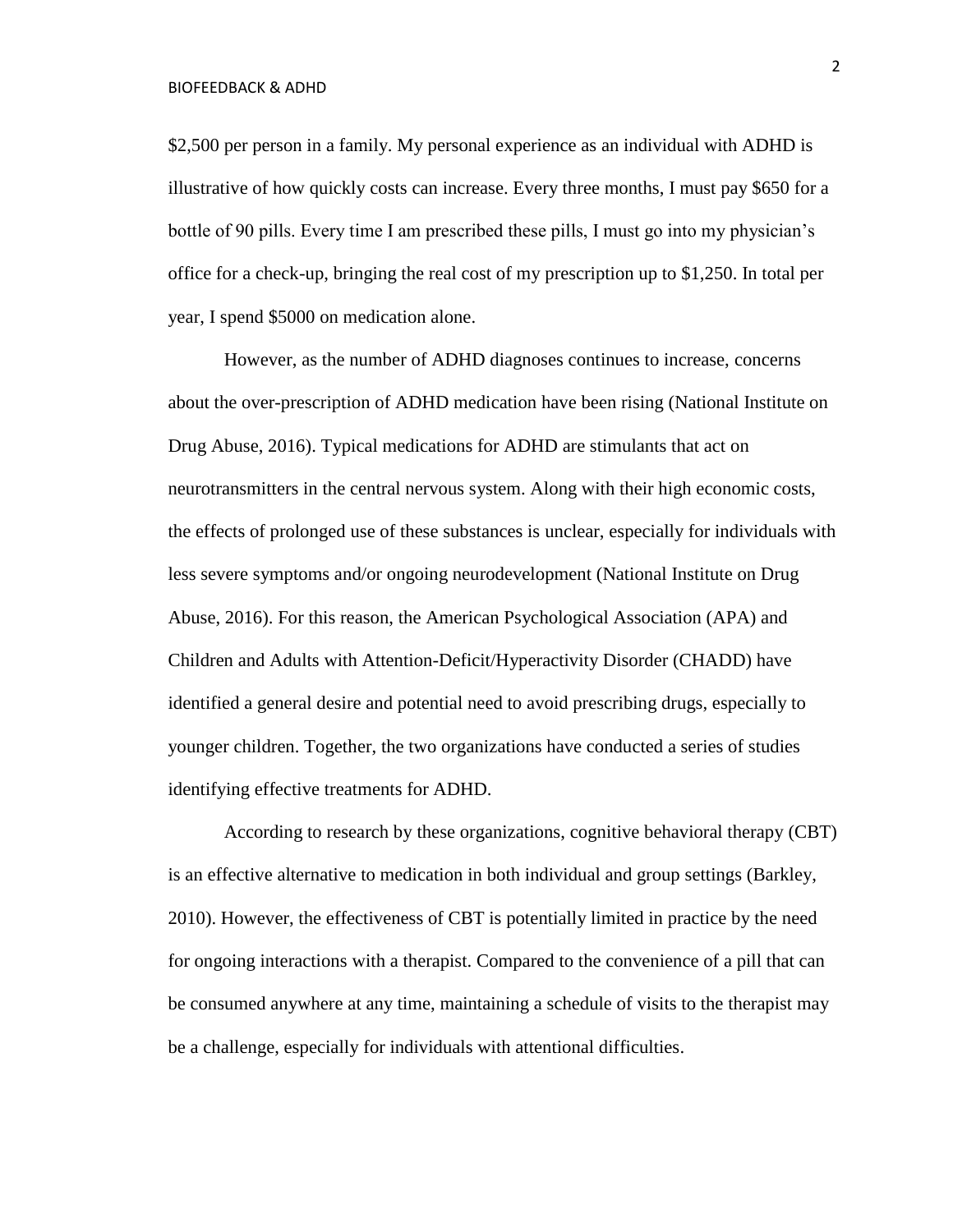What is needed then is a method of providing the benefits and lasting effects of therapy, with the convenience of taking medication. Biofeedback – and more specifically neurofeedback – may provide the solution. Biofeedback is the process of measuring a subject's physiological processes, and visualizing the measurements so that the subject is aware of the physiological processes. Neurofeedback is a similar process involving neurological signals and processes instead of physiological signals and processes. Biofeedback and neurofeedback are relatively new fields having emerged in the last half century but are already used extensively to treat a variety of ailments both physical and psychological.

There are a few drawbacks to biofeedback and neurofeedback treatments; the biggest being transportability of treatment. To accurately measure and analyze brain signals, a large headset attached to a powerful desktop computer must be used, limiting the transportability of the system. Furthermore, because data is only collected when a patient is using a neurofeedback device, they must go to the clinician's office for repeated sessions in order to collect sufficient amounts of data. However, a there may now be a solution.

In the past 5 years, the consumer tech market has witnessed an explosion of "wearable tech". Wearable tech is the term used to refer to any portable electronic device that is worn on the body such as a watch or glasses. These devices come with a variety of sensors built in with the purpose of measuring bodily functions including heart rate, blood oxygen levels, activity levels (steps taken, minutes spent exercising, etc.), and sleep patterns/quality. Currently, wearable tech is used to promote consumer health and a healthier life style, but the sensors and technology employed is underutilized.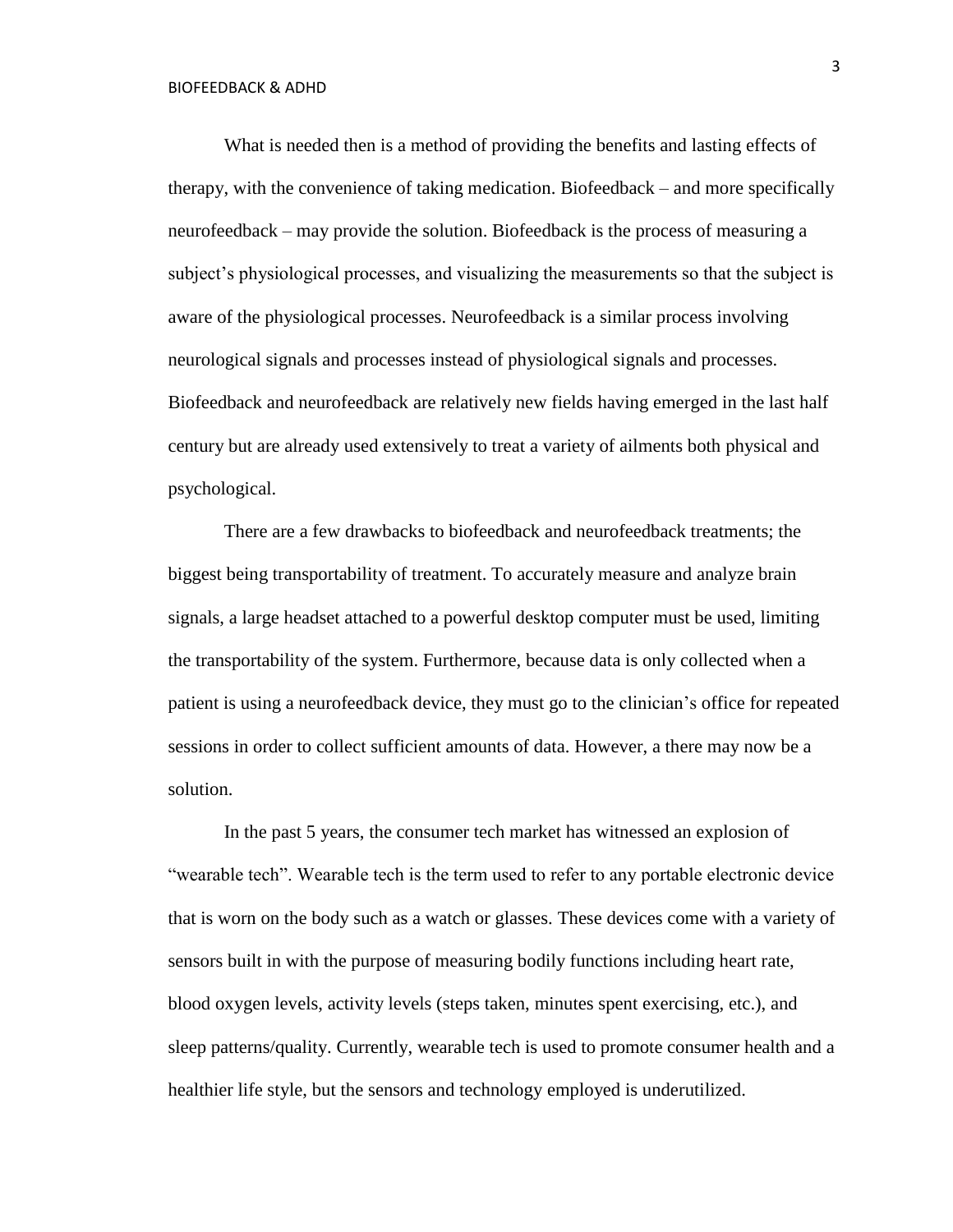This poses the question: can wearable tech devices be used as a biofeedback device for a *psychological* disorder such as ADHD? The purpose of this thesis is to critically evaluate the data regarding biofeedback treatments and compare it to conventional treatments. If biofeedback and neurofeedback are both found to be effective treatments, then a proposal on how to employ wearable tech for the treatment of ADHD will be given.

#### **Biofeedback**

Biofeedback is the process of measuring a subject's physiological processes, and visualizing the measurements so that the subject is aware of the physiological processes (Durand, Barlow, 2009). Biofeedback relies on physiological recording techniques that are typically electrical in nature: electromyography, electroencephalography, and electrocardiography. These methods were originally developed in a clinical setting and are used to measure various physiological phenomena within the body.

Electromyography (EMG) is used to record the electrical activity produced by skeletal muscles (Tassinary, 2007). This is achieved by measuring the overall electric potential generated by cell muscles which, is measurable through a subject's skin. Various muscular ailments are treated today using EMG biofeedback. One such ailment is Spastic Pelvic Floor Syndrome (SPFS). Spastic pelvic floor syndrome (SPFS) is a functional disorder of the pelvic floor muscle wherein during straining, the muscle contracts instead of relaxes, causing a functional rectal outlet obstruction (Dickinson, 2006). Prior to EMG biofeedback, SPFS was commonly treated with laxatives and water enemas. Repeated use of such devices can leave lasting damage internally. The key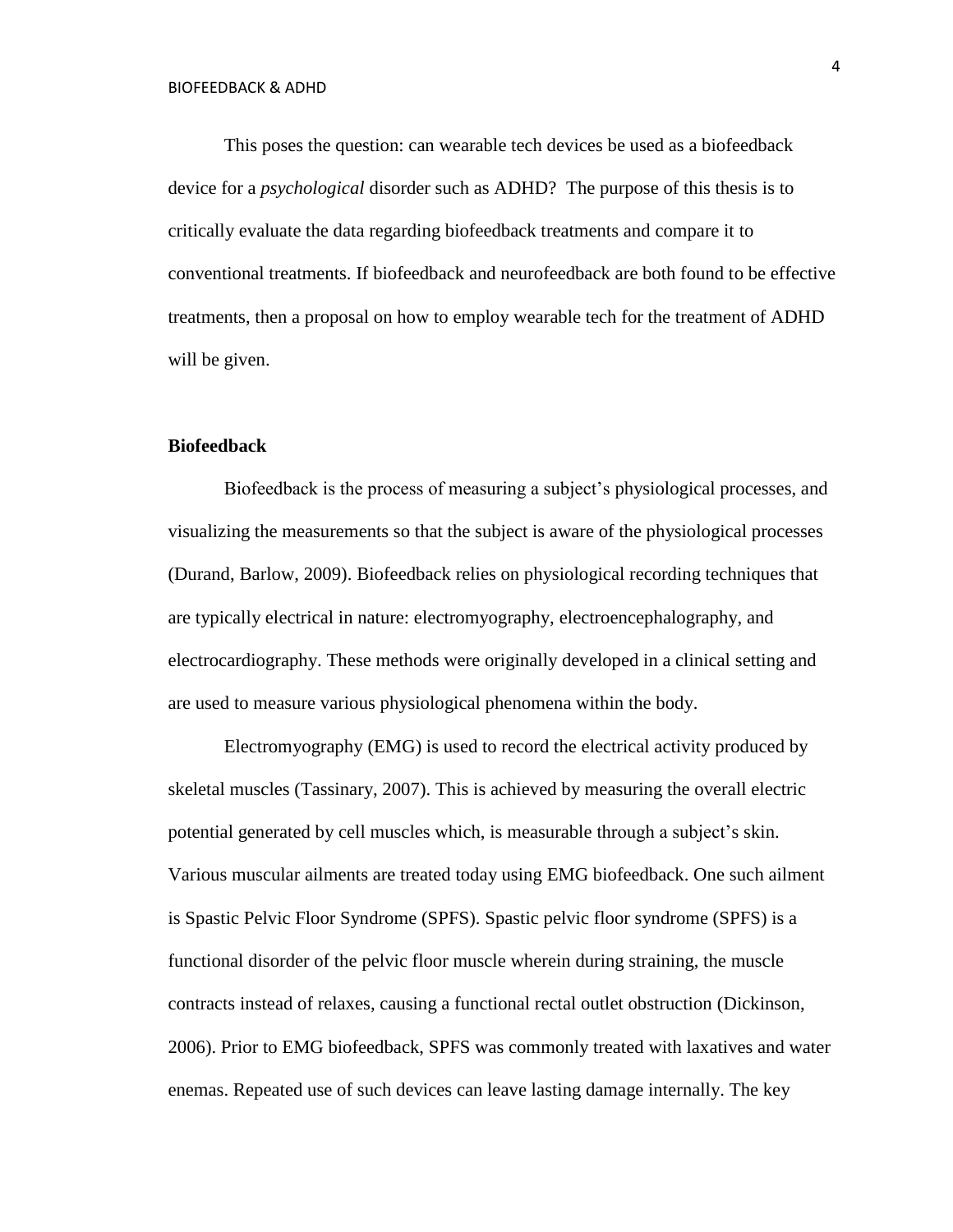feature of the treatment is that a patient relearns normal, autonomous muscle functioning (Barnett, 2014).

When a subject's floor muscle is straining, their EMG measurements read 70+ microvolts; conversely, when a subject's floor muscle is relaxed, their EMG measurements read >20 microvolts. While observing his/her EMG measurements in real time, a patient focuses on the sensation of his/her contracting muscles. Then, the patient must think about lowering the EMG levels, and focus on the muscle sensation that follows. As the patient focuses on the EMG read out, his/her muscles will contract or uncontract accordingly. The EMG read out allows the patient to observe, process, and control bodily signals that they were unable to process prior. In the case of SPFS, it is processing and controlling the signals between the brain and pelvic floor muscle. Furthermore, through repeated sessions, a patient can relearn control of a given muscle without the aid of an EMG readout, having relearned how to process his/her bodily signals.

EMG biofeedback is only one of the three major biofeedback recording methods. Electrocardiography (EKG) and electroencephalography (EEG) are used in a similar manner when working with the heart and brain respectively. The major impact of biofeedback is that it is psychological in nature. Biofeedback does not require the use of medications or special medical procedures; all that is required are non-invasive sensors placed on the patient's skin. Starting in 1958 – when Dr. George Mandler proved the existence of a link between psychological and physiological reactions – hundreds of studies have proven the efficacy of biofeedback in treating a variety of physiological and psychological pathologies (Thatcher, 2015).

5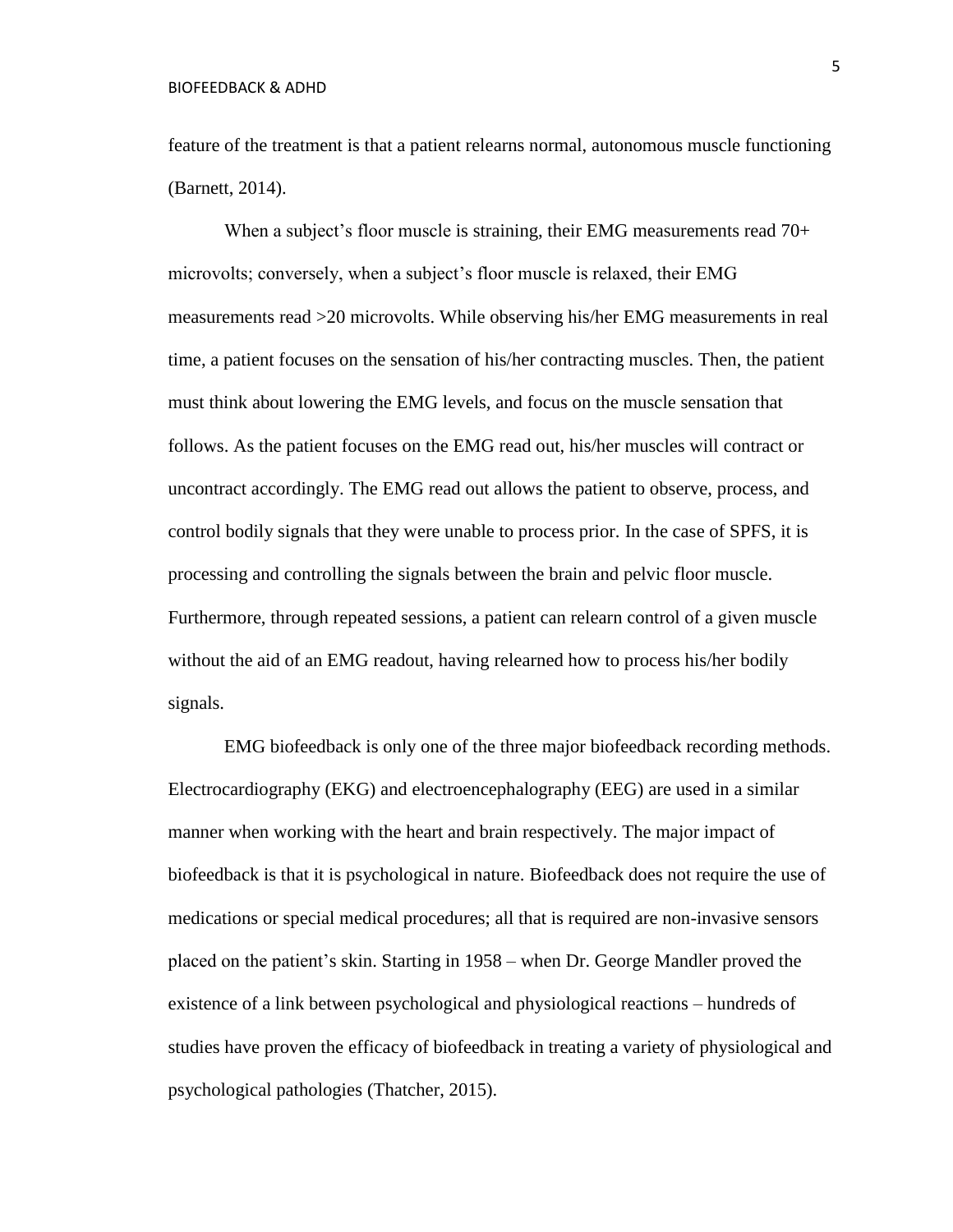In 1865, Claude Bernard proposed the theory of homeostasis. Homeostasis states the human body will actively regulate bodily functions to maintain a state of constant being. The theory stated that each bodily function was regulated and controlled by a biological mechanism known as a homeostat. Bernard proposed that if a person was able to control a homeostat, they would have voluntary control over the corresponding bodily function (Bernard, 1957). Twenty years later, Ivan Tarkhanov, a Russian physiologist most known for his discoveries in the heart and circulatory system, demonstrated that voluntary control of one's heart rate was relatively easy through simple concentration on the sensation of the beating heart (Tarchanoff, 1885). At the time, the discovery remained little more than a scientific amusement.

The next major step in the establishment of biofeedback as a legitimate field of study came in 1958. Austrian scientist George Mandler conducted an experiment regarding autonomic self-perception, the awareness of one's automatic physiological responses; i.e. sweating when stressed, crying when sad, hyperventilating when scared. Mandler was specifically interested in the relationship between the severity of autonomic reactions to one's awareness of autonomic reactions (Mandler, 1958). Using a selfassessment questionnaire and an interview, Mandler found 14 subjects (Group A) with high autonomic reaction scores and 9 subjects (Group B) with low autonomic reaction scores. Subjects from both groups were then placed in high-anxiety situations – difficult paper exams, scary movies/images – while their autonomic reactivity was measured via heart rate, psychogalvanic response, respiration, face temperature, and blood pressure. Subjects were then asked to self-report their own perceived stress level as well as their own perceived autonomic response level. Mandler's results showed there was a positive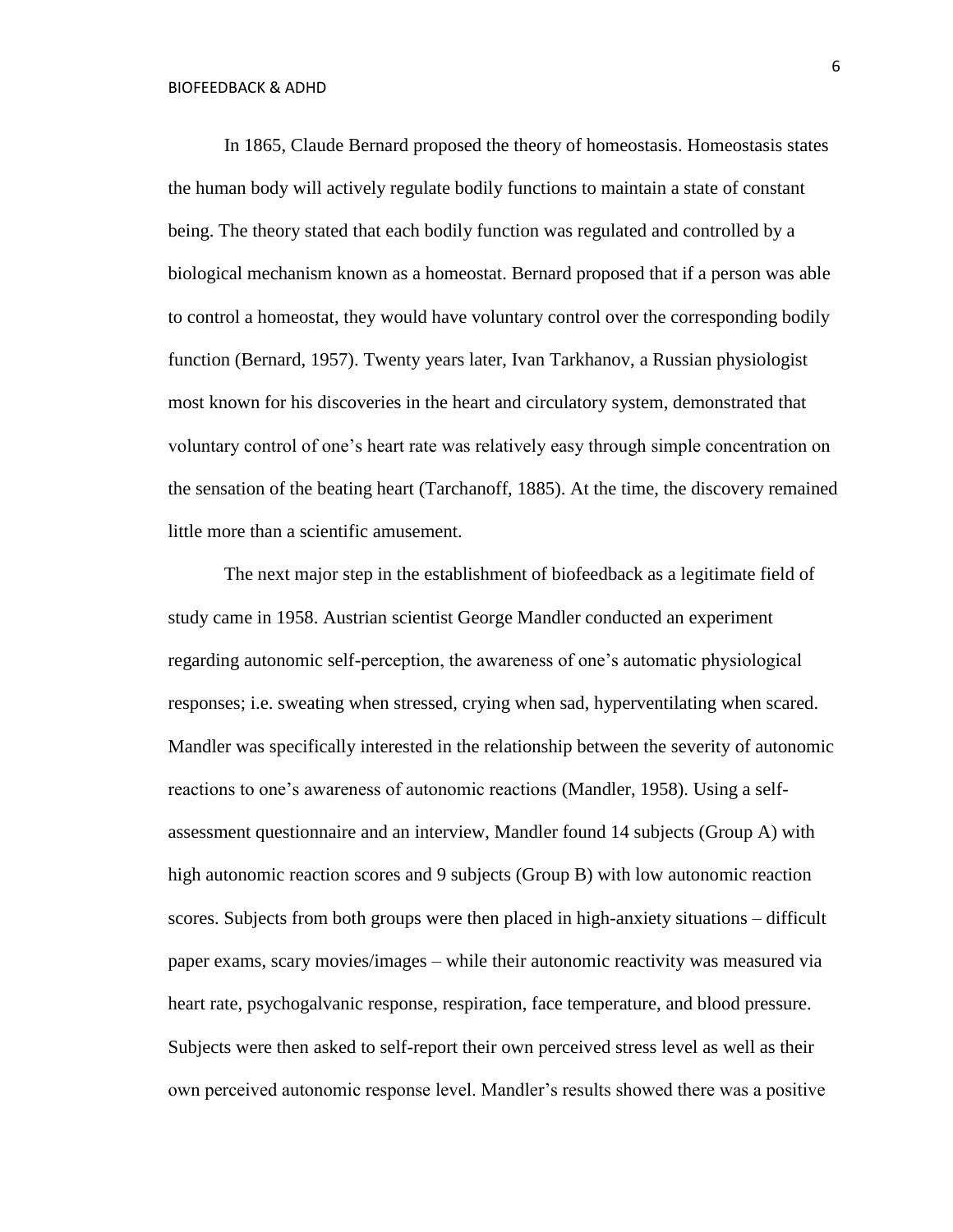correlation between a subject's self-reported response levels and their observed response levels (Mandler, 1958). Furthermore, the results revealed that subjects with a high level of responsiveness almost always overestimated their stress levels while subjects with a low level of responsiveness almost always underestimated their stress levels. The results demonstrated two things. First, the results demonstrated a link between psychological and physiological reactions. Second, and more importantly, the results suggested that if a subject could control their autonomic responses, they could control their psychological responses.

4 years later in 1962, Donald W. Shearn, an American scientist conducted an experiment to determine if a subject could control their heartrate. Shearn took 46 undergraduate male volunteers and provided each subject with a heartrate monitor. Over the course of 20, 30 second trials, each subject was asked to attempt to raise their heartrate without the use of hyperventilation. If the subject didn't successfully raise their heartrate they were given a mild shock. Results showed that with each session, the number of times a subject could raise their heartrate increased (Shearn, 1972). Furthermore, the results showed that if a subject was given less time before the shock, they were still able to adapt and rapidly increase their heartrate voluntarily. The results of this experiment demonstrated that it was possible to control one's heartrate by simply watching a heartrate monitor. Furthermore, the results This was the first recorded use of modern biofeedback.

Despite Shearn's discovery, his experiment wouldn't be peer-reviewed until a decade later in 1972 with the release of the 'Handbook of Psychophysiology'. The peer review included a replication of Shearn's experiment, conducted by Thomas McCanne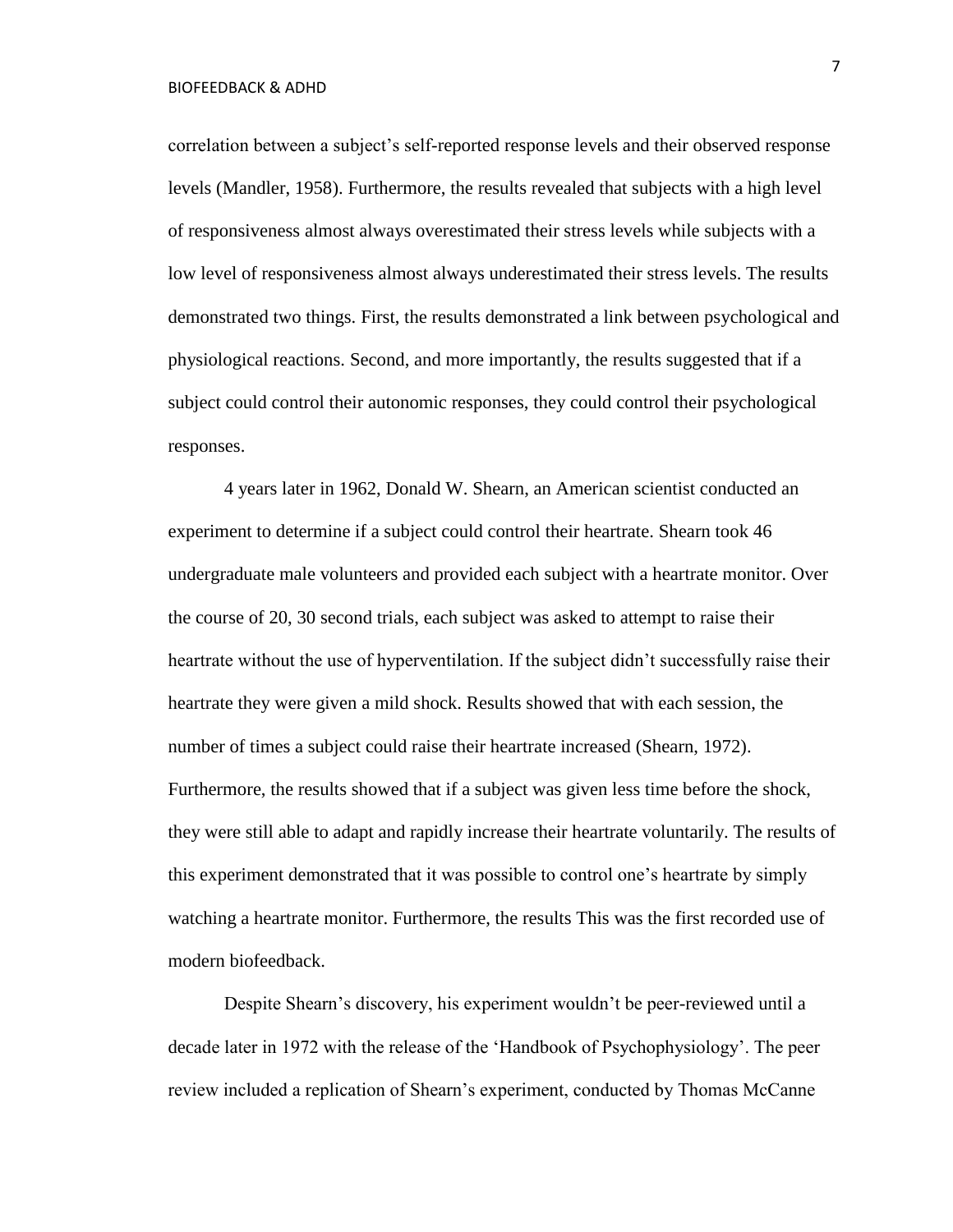and Curt Sandman (Dawson, 2007). The experiment involved twelve healthy male volunteers from an undergraduate psychology class. Like Shearn's study, each subject was presented with a heartrate monitor. McCanne and Sandman's experiment focused on a few methodological concerns.

The first method change was that each subject would be asked to both accelerate and decelerate their heart rate. McCanne and Sandman were interested in the possibility of different psychological mechanisms involved in learning how to accelerate and decelerate one's heartrate. The second method change was that each subject would go spend a week conduction sessions instead of a few minutes total. Specifically, each subject would spend five consecutive days with 10, 30 second sessions each day. The purpose of this change was to determine if control of autonomic physiological functions could be learned. The results of the experiment revealed that not only indeed could a subject control an autonomous function such as their heart rate, it became clear that the subjects had learned how to accelerate and decelerate their heart rate by the end of the trial, having learned how to do so throughout the week of tests (Dawson, 2007). A demonstrated and proven ability to learn physiological and psychological self-control meant that psychological therapies could be used in lieu of drug-based therapies for physical ailments.

In 1976, the Biofeedback Society of America was established – know known as The Association for Applied Psychophysiology and Biofeedback – with the goal, as stated by the AAPB, is to "promote a new understanding of biofeedback and advance the methods used in this practice." Soon thereafter, the AAPB researcher John Basmajian published *Biofeedback: Principles and Practice for Clinicians* (Basmajian, 1979). The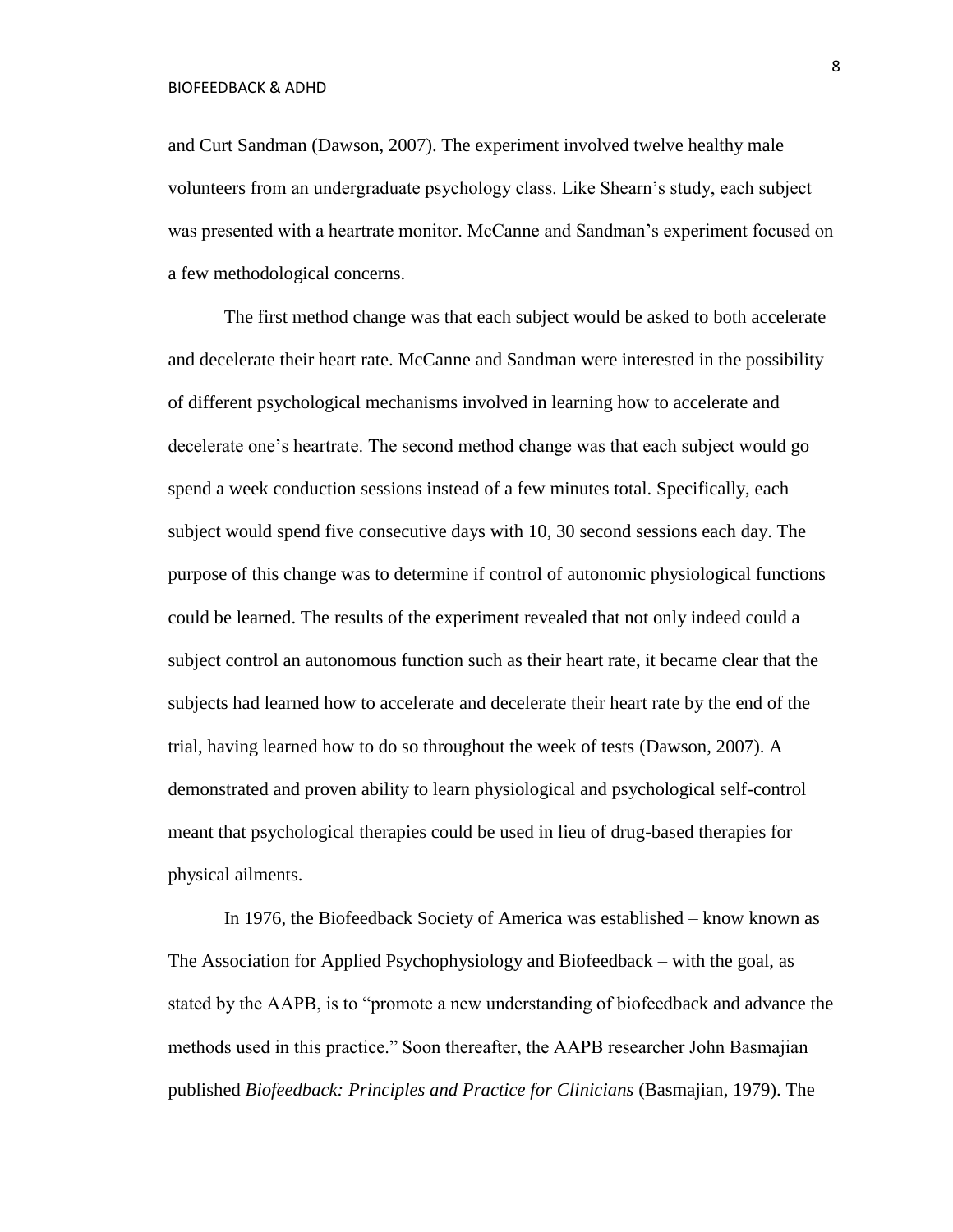purpose of Dr. Basmajian's publication was to serve as a central source of knowledge regarding then-current biofeedback techniques. One particular field of interest was musculoskeletal manipulation of normally autonomous processes; a form of electromyographic biofeedback (EMG).

As the medical community's understanding and acceptance of biofeedback grew, the understanding and acceptance of neurofeedback grew as well. Neurofeedback, much like biofeedback, is the attempt to manipulate normally autonomous mental functions through the observation of physiological brain-wave readings. The primary area of treatment that neurofeedback is aimed at is psychopathologies. In 1994, the AAPB established a dedicated research group for brain-wave feedback as well as a dedicated research group for EMG feedback.

That same year, the EMG group published an experiment focusing on the efficacy of biofeedback in regards to stress and pain management. The experiment – conducted by Dennis C. Turk, Hussein S. Zaki, and Thomas E. Rudy – involved 80 subjects suffering from temporomandibular joint dysfunction (TMD) (Turk, 2002). The 80 subjects were randomly assigned to one of three groups. The first group (Group A) would receive traditional oral painkillers and would be asked to rate their pain levels following treatment. The second group (Group B) would receive a biofeedback-based stress/pain management treatment. Group B was shown a collection of biofeedback readings consisting of skin conductance, heart rate, blood pressure, and EMG readings of the jaw muscle. Subjects in Group B would be asked to focus on lowering the biofeedback readings while remembering the sensation of the lower pain levels. The third group (Group C) was a control group and didn't receive any treatment. The results indicated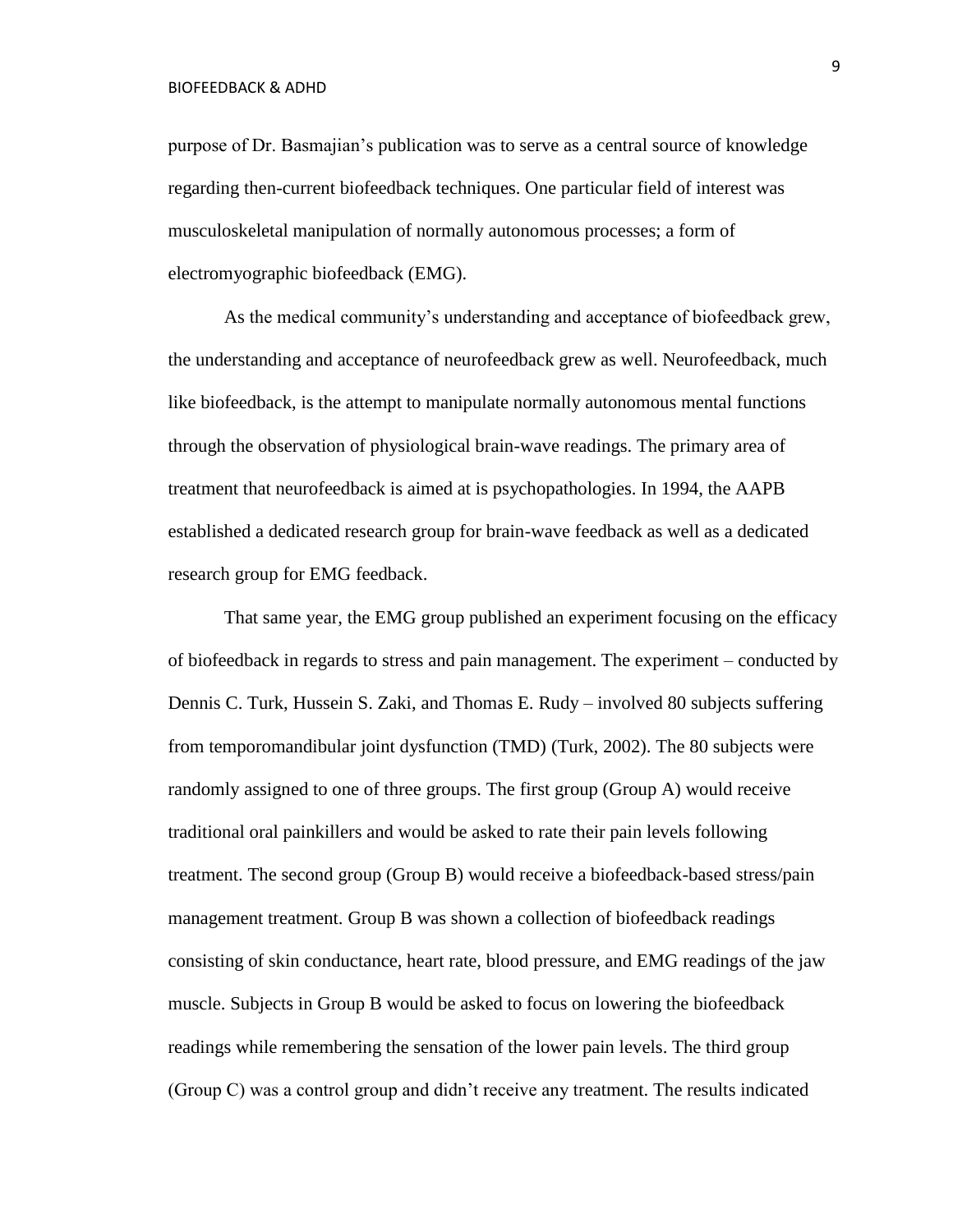that subjects in Group A experienced higher levels of relief than subjects in Group B following treatment. This was partially to be expected given that TMD is the inflammation of the jaw joint. Following the initial experiment, a 6-month follow up was conducted to determine how the subjects' pain management has progressed. Subjects in Group A severely relapsed in pain management, a majority of the subjects still relying on pain medication. Subjects in Group B, however, showed a marked improvement in their pain management and comfort. Furthermore, a repeat experiment was conducted where 30 subjects were given both oral painkillers and biofeedback-based treatment. This group showed better improvement than either Group A or Group B, using pain killers for early relief and transitioning to psychological methods of pain management (Turk, 2002). The results of this experiment were important because it was one of the first times that biofeedback had been used to manage pain rather than a specific muscle function. This was one of the first large steps towards the validation of meditation and thought therapy as a useful medical tool for patient pain management.

#### **ADHD & Neurofeedback**

ADHD is a psychopathology commonly characterized by general inattentiveness and/or a lack of impulse control resulting in hyperactive tendencies. The Diagnostic and Statistical Manual, 5<sup>th</sup> Edition (DSM-5) categorizes the symptoms of ADHD into two categories: inattention, and hyperactivity and impulsivity. There are three presentations of ADHD that can occur based on the symptoms present in an individual; they are as follows: ADHD-Predominantly Inattentive, ADHD Predominantly Hyperactive-Impulsive, and ADHD Combined. The symptoms associated with ADHD can interfere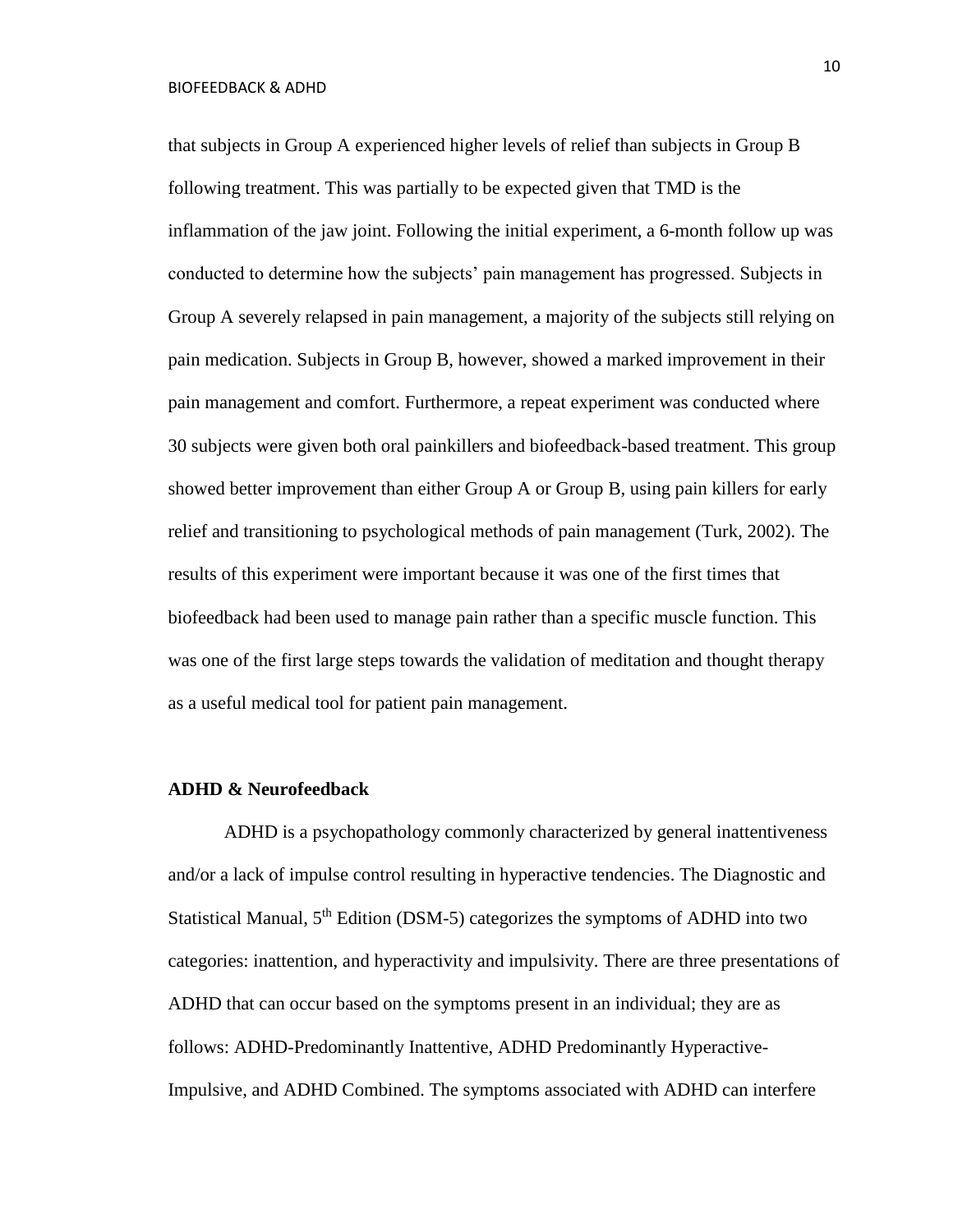with a child's learning as well as an adult's productivity in the workplace. For example, an individual with ADHD-Predominantly Inattentive (such as this author), will often have trouble holding attention on tasks, won't seem to listen when spoken to directly, and often loses things necessary for tasks and activities such as eyeglasses or cell phone. In contrast, individuals with ADHD Predominantly Hyperactive-Impulsive will often fidget and squirm when seated, have trouble staying seated for extended periods of time, and talk excessively or out of turn. In order for an individual to be diagnosed with ADHD, he or she must not only display 6 or more symptoms, but there must also be clear evidence that the symptoms present interfere with, or reduce the quality of, social, school, or work functioning. The symptoms present must also be deemed inappropriate for the age or developmental level of the individual in question (American Psychiatric Association, 2013).

The exact cause of ADHD is unknown, but there are several risk factors that can contribute to the development of ADHD. If a blood relative, such as a parent or sibling, has ADHD or similar psychopathology, an individual will be more likely to develop ADHD. Maternal drug or alcohol abuse as well as premature birth are both identified risk factors in the development of ADHD. ADHD shares a co-morbidity with several other psychopathologies including depression, bipolar disorder, Tourette Syndrome, and general anxiety disorders (Kessler, 2006). Each of the listed psychopathologies – including ADHD – can be characterized by a chemical imbalance in the brain; more specifically, an imbalance of key neurotransmitters (American Psychiatric Association, 2013).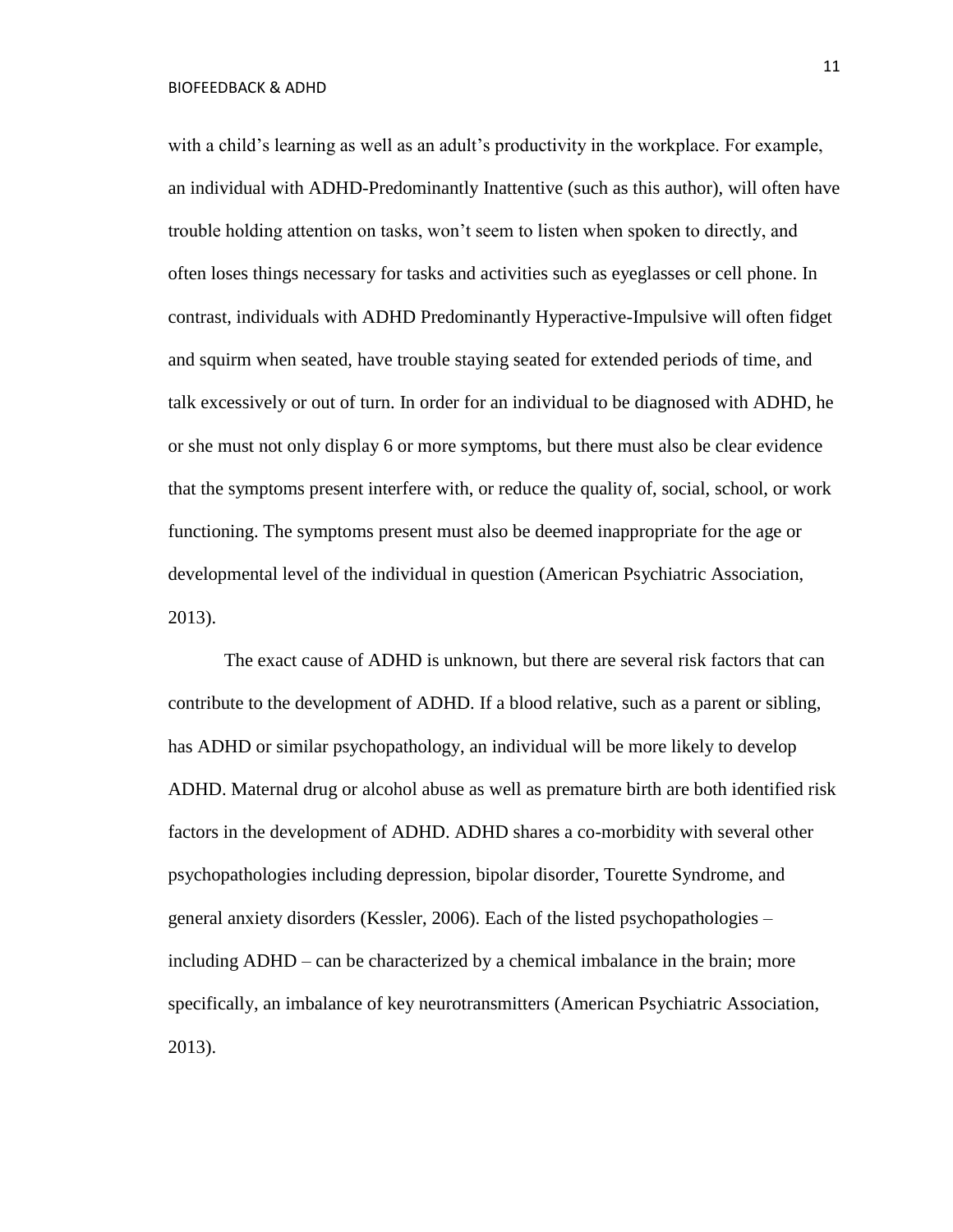At the neural level, individuals with ADHD are often described as being in an unaroused state (Bakhshayesh, 2010). Critically, the ADHD brain shows measurably lower levels of one of two specific neurotransmitters: dopamine or norepinephrine. ADHD Hyperactive-Impulsive is associated with lower levels of dopamine, which is involved in the regulation of reward-motivated behavior, emotional responses, and motor control. Consistent with the role of dopamine in motor control, symptoms associated with ADHD Hyperactive-Impulsive include constant fidgeting or vocal outbursts (Daly, 2015). Due to dopamine's role in reward-motivated behavior, symptoms also include general impatience and a desire to complete a task using minimal effort, often at the cost of quality (Barkley, 2015). Lower dopamine levels associated with ADHD Hyperactive-Impulsive can also be observed as emotional immaturity. Individuals with ADHD Hyperactive-Impulsive are often characterized as having difficulty maintaining relationships both intimate and not (Goldstein, 2000).

ADHD Inattentive is marked by reductions in norepinephrine levels. Norepinephrine is responsible for promoting vigilance, formation and retrieval of memory, and focusing attention. Consistent with norepinephrine's role in vigilance, symptoms associated with ADHD Inattentive include being easily distracted and difficulty following through on instructions (Prevatt, 2015). Due to norepinephrine's role in memory formation and retrieval, symptoms also include difficulty remembering items in a short amount of time as well as difficulty remembering items without an external aid in the form of notes (Prevatt, 2015).

In all three subtypes of ADHD, the imbalance of neurotransmitters means that neuronal connections are weaker. The weaker connection – and imbalance of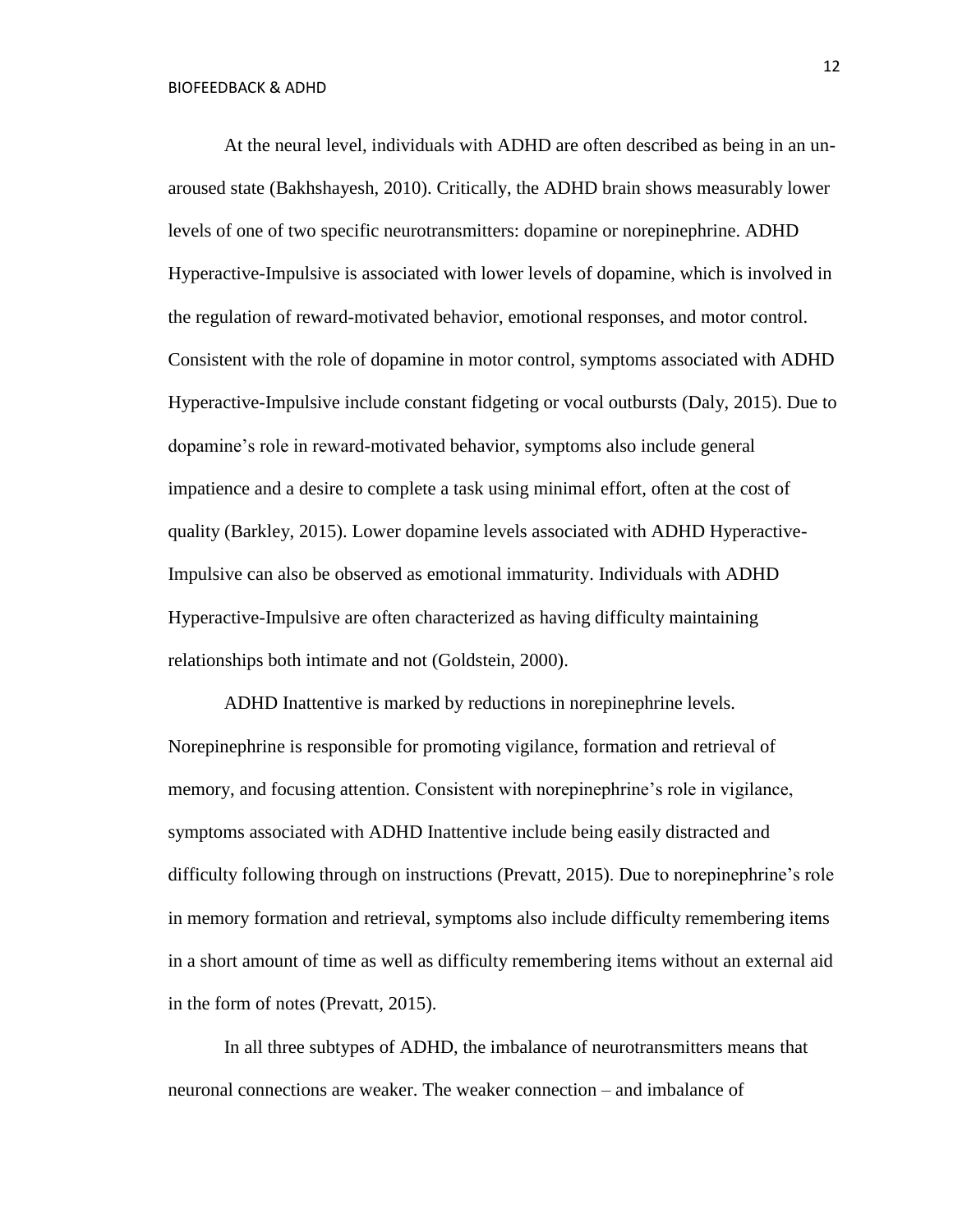neurotransmitters – is attributed to overactive neurotransmitter transporters.

Neurotransmitter transporters are proteins found in the cell membrane of a neuron. The transporters are responsible for moving neurotransmitters across the cell membrane to change the neuron's cell potential and in turn trigger an electrical signal: the neuron firing (American Psychological Association, 2013). The transporters in an individual without ADHD only move neurotransmitters across the cell membrane when necessary, building up a ready supply of neurotransmitters ensuring that the action potential can be quickly triggered. In an individual with ADHD, the transporters are overactive. An overactive transporter moves neurotransmitters across the cell membrane too frequently which, in turn deprives the neuron of a neurotransmitter reserve. Specifically, an overactive transporter will move neurotransmitters outside of the cell, inhibiting the reuptake of neurotransmitters (Pedraza, 2015). By depriving the neuron of an available supply of neurotransmitters, more time is required to trigger the action potential, slowing down the entire signal chain.

This delayed neural firing can manifest itself in different behaviors—again, depending on the ADHD subtype. In the case of ADHD Hyperactive-Impulsive, a lack of dopamine and slower firing neurons can appear in a patient, for example, as a delayed impulse control or inability to wait their turn. A lack of norepinephrine and slower firing neurons in ADHD Inattentive can appear in a patient, for example, as an inability to quickly memorize information or propensity to misplace items (Pedraza, 2015).

There are two commonly accepted methods of treatment for ADHD. One is to increase dopamine and norepinephrine levels in the brain to compensate for the overactive transporters. The second is to inhibit the transporters so fewer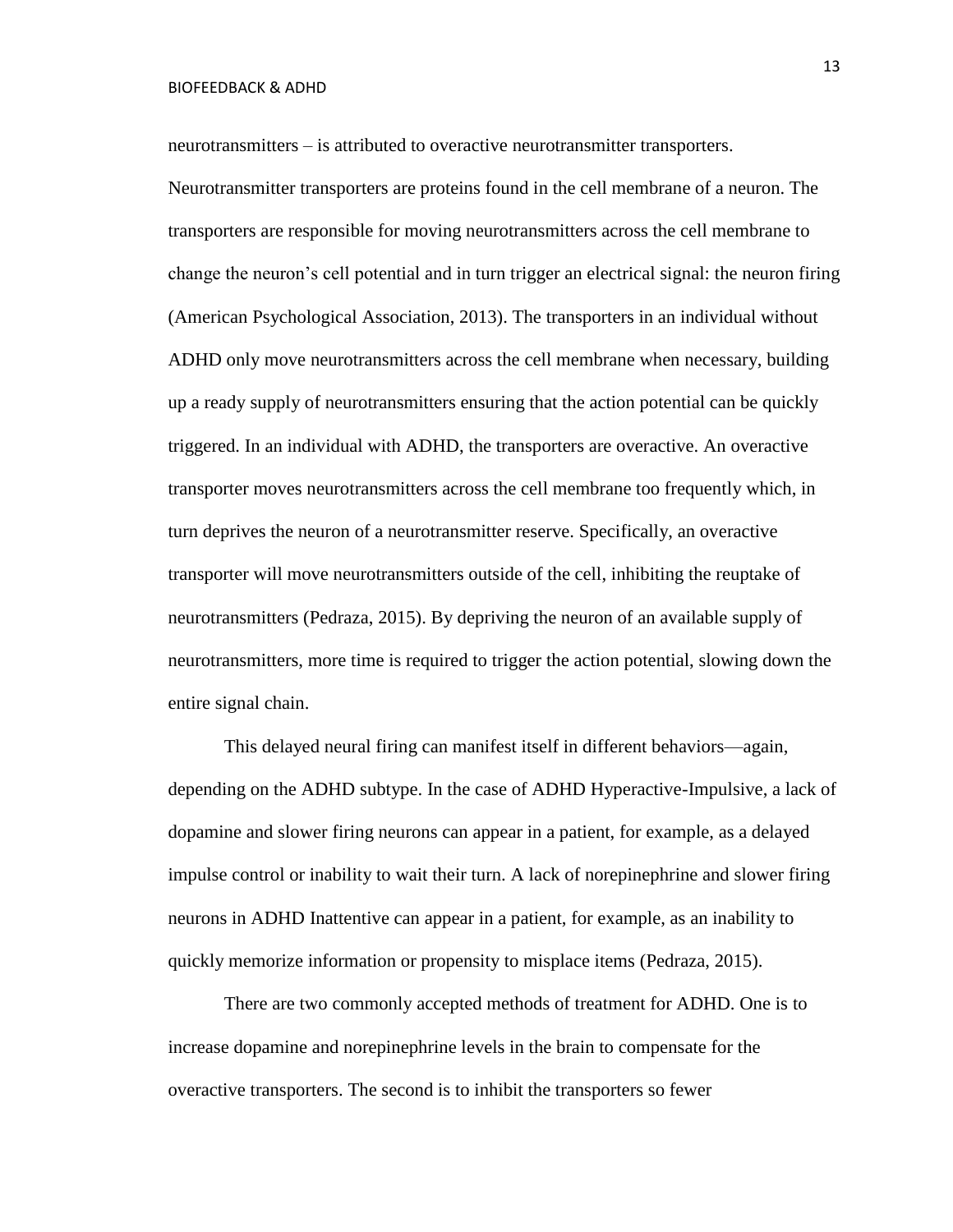neurotransmitters are moving across the cell membrane. Currently, there are two classes of medications available: stimulants and non-stimulants (American Psychological Association, 2013). Stimulants and non-stimulants are used to treat both ADHD Hyperactive Impulsive and ADHD Inattentive; whether simulants or non-stimulants are used is dictated by the treatment method used. Both types of medications allow a patient's neurons to build up a neurotransmitter reserve, ready to be moved across the cell membrane when necessary (American Psychological Association, 2013). The availability of neurotransmitter reserves is reflected in reduced neurotransmitter

Standard medications provide a subject's brain with the means to produce the needed neurotransmitters which, in turn allows the neurons to fire more rapidly due to the reduced time required to build up neurotransmitters. By increasing the rate of neuronal communication, these drugs allow the individual to function "normally"; i.e. no longer engage in or display disruptive symptoms. However, neuronal communication is enhanced for only as long as the medications last; once the medication has run its course, the subject's brain is no longer able to facilitate improved neuronal connections. Furthermore, as with any drug, tolerance will build up over time, requiring higher and higher doses for the medications to remain effective. To combat the need for higher doses, subjects are often taught certain psychotherapies or coping methods that naturally facilitate improved neuron communication; methods can include frequent exercise/time outside, avoiding unhealthy foods, and taking frequent notes. Patients might also engage in cognitive behavioral therapy (CBT) which trains a patient to identify problematic behaviors and how to manage said behaviors (Pedraza, 2015).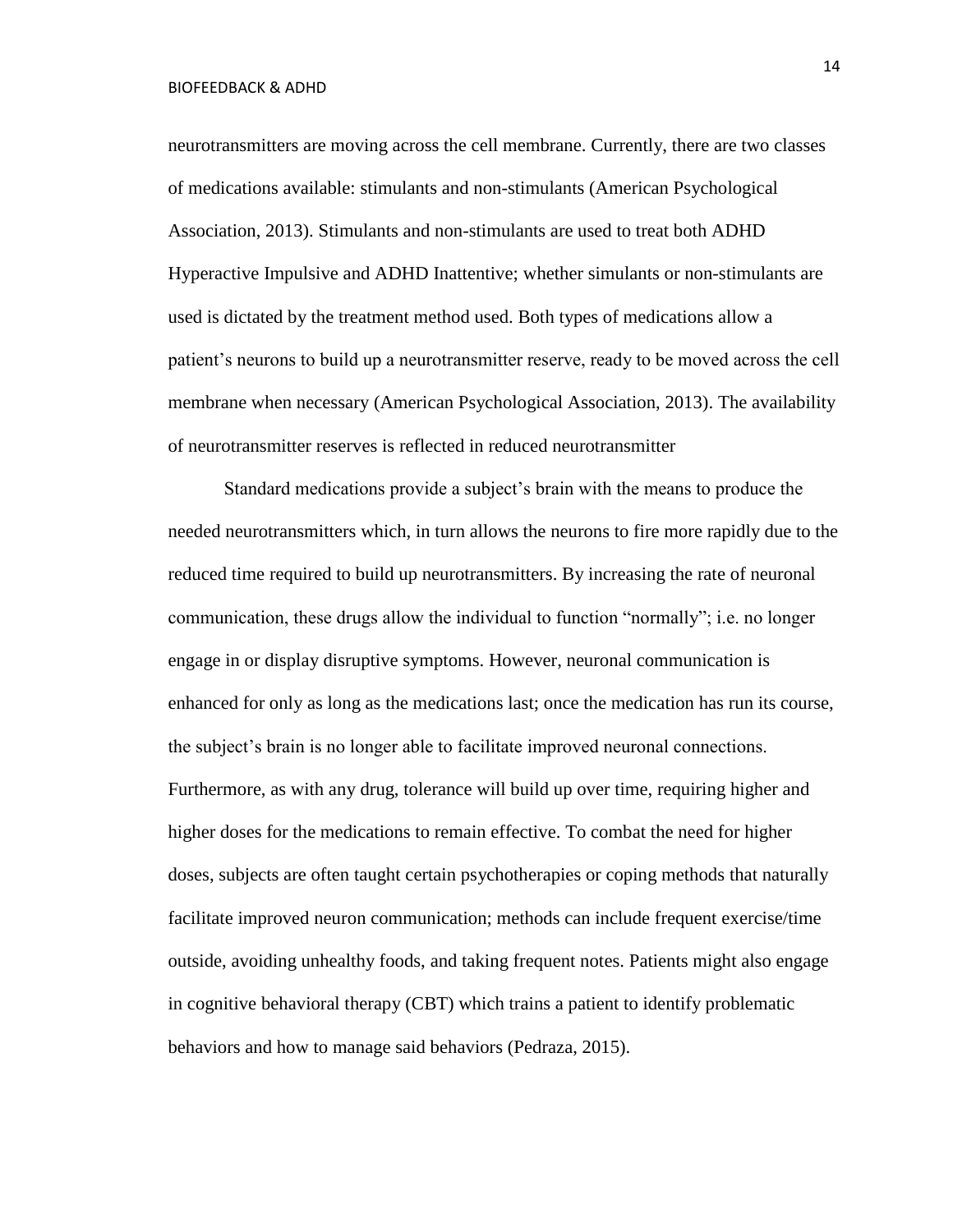Behavioral intervention – or cognitive behavioral therapy  $(CBT)$  – helps patients recognize patterns or problem behavior so that they better manage the identified patterns (American Psychiatric Association, 2013). Furthermore, parents and teachers will be given strategies to cope with disruptive behavior as well as address problematic behavioral habits at home and at school. Per a series of studies conducted by CHADD and the APA, CBT was found to be effective in both an individual and group setting. In all but one of the studies, CBT yielded significantly improved behavioral patterns and habits in the subjects (Pedraza, 2015). When CBT was used to help subjects improve their behavioral habits and patterns, subjects felt that they were being helped and that their "normalcy" was being reaffirmed (Gevensleben, 2012). CBT is a broad term and can be achieved through a variety of settings. A therapist or "life coach" can be considered a form of CBT as well as meditation and/or yoga.

But why does CBT work? CBT works because the subject is made aware of their behavioral habits. The subject is effectively trained to realize when he/she is engaging in a behavioral habit and what must be done in such an event. What makes CBT truly effective however, is the fact that there is a trained professional with the subject making them aware of their own habits. Once the subject is on their own, they are less likely to be aware of their behaviors and furthermore will be more likely to regress in their behavioral management techniques. Much like medication, the subject is still reliant on treatment to aid in their behavioral management (Gevensleben, 2012). Unlike a pill, therapists cannot travel with the subject to aid in correcting behavioral habits. If a therapist cannot travel with the subject, feedback needs to be provided to the subject via another method.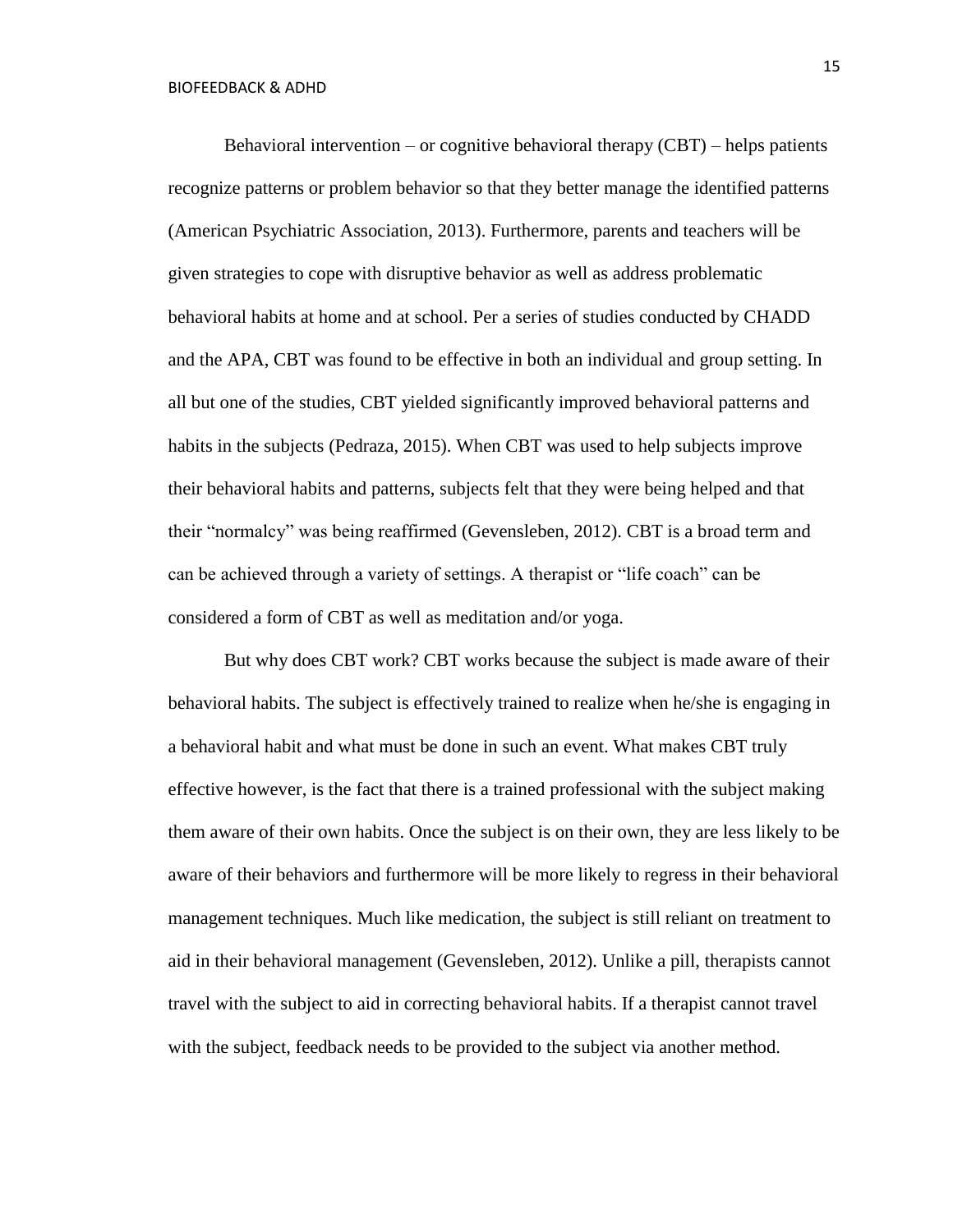Without psychotherapy or medications (or a combination of both), a subject is unable to facilitate improved neuronal communication.

The aim of neurofeedback is to give subjects the ability to facilitate improved neuronal communication without the aid of medications or psychotherapy (Lofthouse, 2011). Neurofeedback relies on the principle that a subject's arousal (attentiveness) is dependent on the pattern of neural oscillations with the brain. Neural oscillation is repetitive neural activity within the brain. A single neuron repeatedly activating is said to be oscillating or displaying oscillatory activity. On a single-neuron scale, the oscillations appear as oscillations in the membrane potential. At the level of neural ensembles – groups of neurons activating in synchrony – the synchronized oscillations are measurable through the scalp using an electroencephalogram (EEG) and appear as signal frequencies, or brain waves.

There are four well-studied brain wave levels: delta, theta, alpha, beta. Delta waves range from 0.5 to 3.0 Hz and are present only when a subject is engaged in deep sleep. Theta waves range from 3.0 to 8.0 Hz and are present during light sleep and when a subject is awake but inattentive. Alpha waves range from 8.0 to 13 Hz and are present during any waking moment, and will disappear during moments of attentiveness. Beta waves range from 13 to 22 Hz and are present when a subject is alert, attentive, or engaged in various high level mental thoughts (Lofthouse, 2011).

As in biofeedback, a representation of the measured brain signals is shown to the subject for the purpose of teaching the subject to learn to regulate their brain activity. The brain signal representation often takes the form of a video game (Monastra, 2008). When a subject's brain wave activity indicates arousal and attentiveness – meaning their brain is

16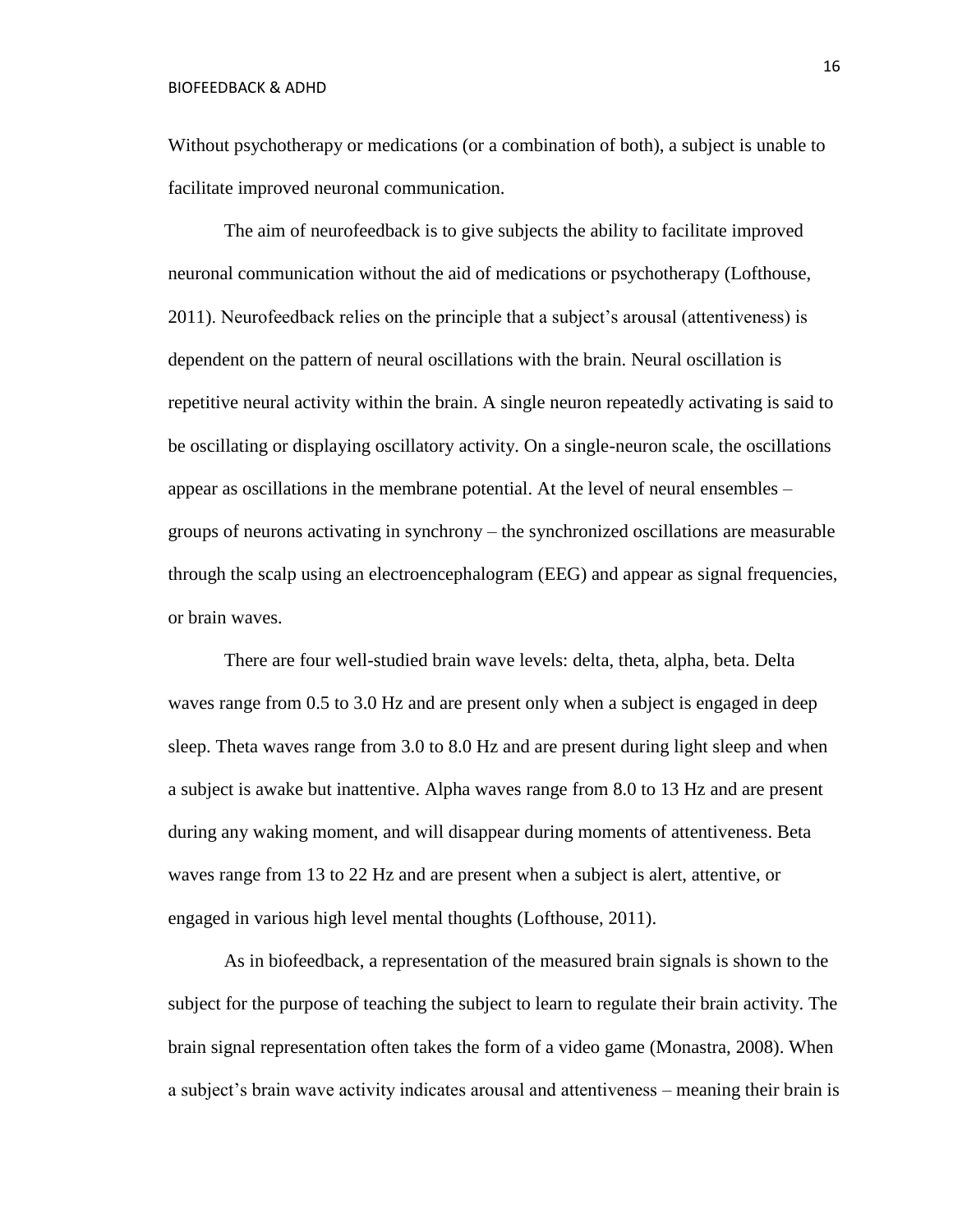producing beta waves – the subject is given positive feedback. With this system, subjects are not only trained to regulate their brain activity, but are also trained to be more perceptive of how an attentive brain feels (Schummer, 2013).

However, it remains an open question how well neurofeedback works. Various clinical studies have been conducted to determine the efficacy of neurofeedback. In any study regarding ADHD severity, a battery of tests is used. The Test of Variables Attention (TOVA) is a neuropsychological assessment that measures a subject's level of attentiveness while simultaneously screening for ADHD. The test is typically presented as a simple and repetitive game on a computer. The test is meant to measure a subject's response to auditory and visual cues. A high TOVA score is indicative of an alert and attentive subject while a low TOVA score is indicative of a non-attentive subject (American Psychiatric Association, 2013).

Another test used to diagnose ADHD – among a variety of learning disabilities – is the Wechsler Intelligence Scale for Children (WISC). The WISC measures verbal comprehension, visual spatial skills, fluid reasoning, working memory, and processing speeds. The test is presented as a combination of verbal exams and paper exams. Along with the WISC, there is the Wechsler Adult Intelligence Scale (WAIS) (American Psychiatric Association, 2013). Like the WISC, the WAIS is a diagnostic tool used to measure intellect and cognitive ability in adults. The WAIS measures the same variables as the WISC, but uses different prompts that are more suited for adults and older adolescents.

Another commonly used diagnostic tool is the D2 Test of Attention. The D2 Test of Attention is a neuropsychological test meant to measure selective and sustained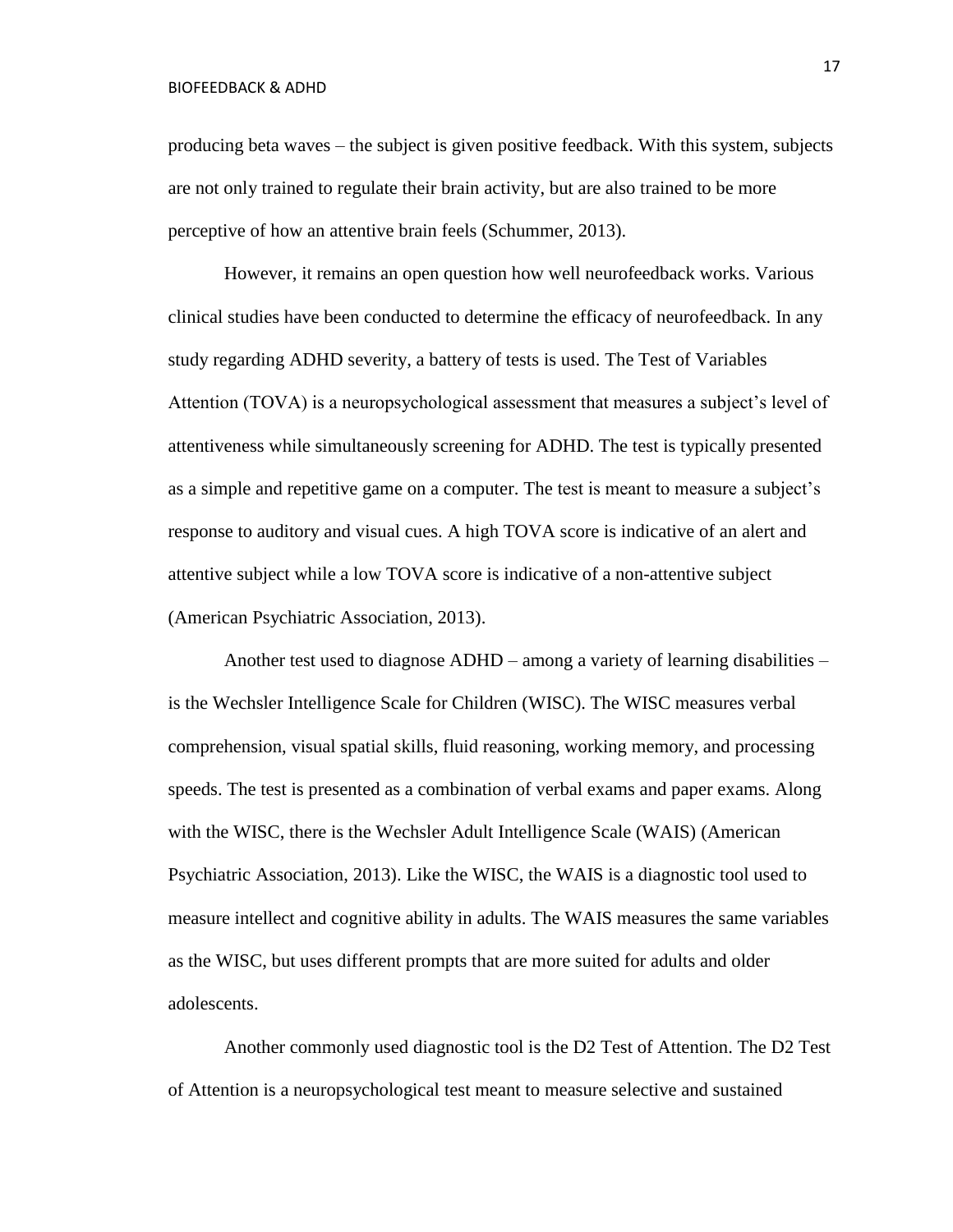attention of a subject. On a piece of paper, a subject must be able to find and highlight specific letters – usually the letter "d". The object of interest is placed among distractor objects that have a similar shape – in the case of the letter "d", each letter could be surrounded with "p" or "q" (American Psychiatric Association, 2013).

All the tests discussed have been translated and are used world-wide. Due to the tests' common use in diagnosing ADHD, studies involving ADHD and behavioral issues will use these three tests along with peer interviews to measure the severity or change in ADHD for any given subject (American Psychiatric Association, 2013).

The results pertaining to ADHD and neurofeedback have all been generally positive. In a study looking at the efficacy of EEG neurofeedback in training various ADHD coping strategies, children and adolescents (ages 8-19) participated in a 3-month long program of intensive neurofeedback training where reward was dependent on maintaining high beta-wave levels while avoiding theta waves (Lubar et al., 1995). Following the 3-month program, almost all subjects demonstrated improved TOVA scores, behavioral ratings, and better WISC-R performance. More importantly, these improvements were comparable to those of a subject on traditional medications (Lubar et al., 1995).

A similar study was conducted to compare the efficacy of EEG neurofeedback to the efficacy of traditional medications; in this case, methylphenidate. 22 children (ages 8- 12) participated in a 3-month long program of intensive neurofeedback training while 12 children (ages 8-12) were given methylphenidate over the same 3-month period (Fuchs et al., 2003). Following the 3-month program, both groups demonstrated improved d2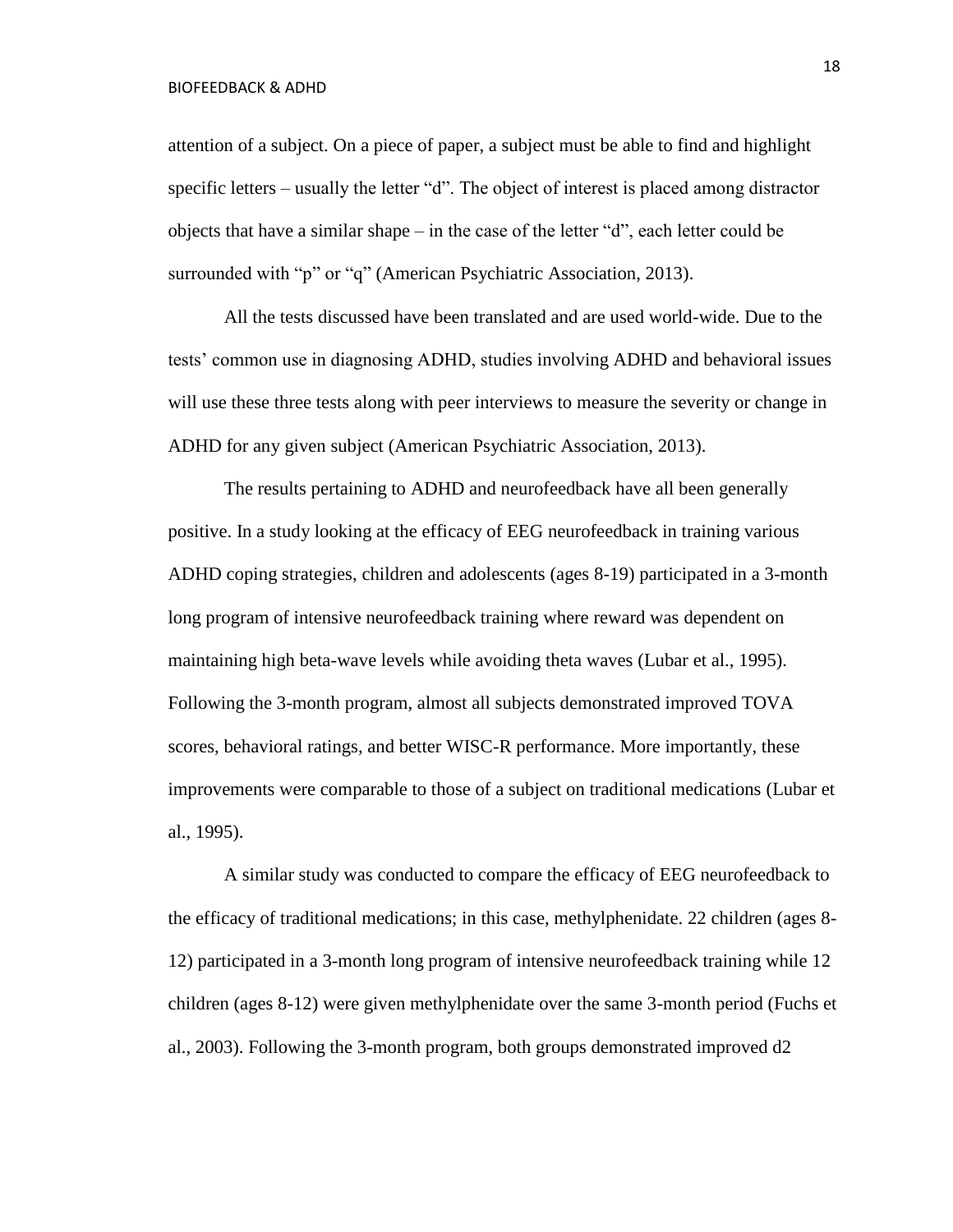Attention Endurance Test scores and behavioral ratings from parents and teachers. These results demonstrated that EEG neurofeedback was as effective as medications.

In one study, 100 children and teens with ADHD (ages 6-19) were given a variety of treatments, including medication, school consultation, and parent counseling (Monastra, 2002). Half of the children received this regimen while the other half received this regimen along with EEG neurofeedback training. After a year of treatment, both groups stopped taking the medication and measurements were taken a week later. TOVA and behavior scores for children who received neurofeedback were found to be in the "normal" range, or not indicative of ADHD. The scores for children who did not receive biofeedback were in the "clinical" range, or indicative of ADHD. Furthermore, children who did not receive neurofeedback started to exhibit ADHD symptoms just a week after not taking medication and sooner in some cases (Monastra, 2002). This study demonstrated that neurofeedback is not only an alternative treatment, but is an additive treatment in the presence of traditional treatments.

Despite its demonstrated efficacy and success in treating ADHD, neurofeedback still has flaws, some more glaring than others. While neurofeedback eliminates the need for medication, a subject won't necessarily pay any less than before. On average, a single neurofeedback session costs anywhere from \$50 to \$125 and in order for neurofeedback to be effective, a subject must undergo 30 to 40 sessions each lasting 2 hours; these are all the costs AFTER a subject has seen a psychiatrist and physician (Gevensleben, 2012). Furthermore, due to the novel nature of neurofeedback, many insurance companies view neurofeedback as experimental, and will not cover the costs. The bulk of the cost for neurofeedback treatment is in the time spent at the clinic. Whilst small, portable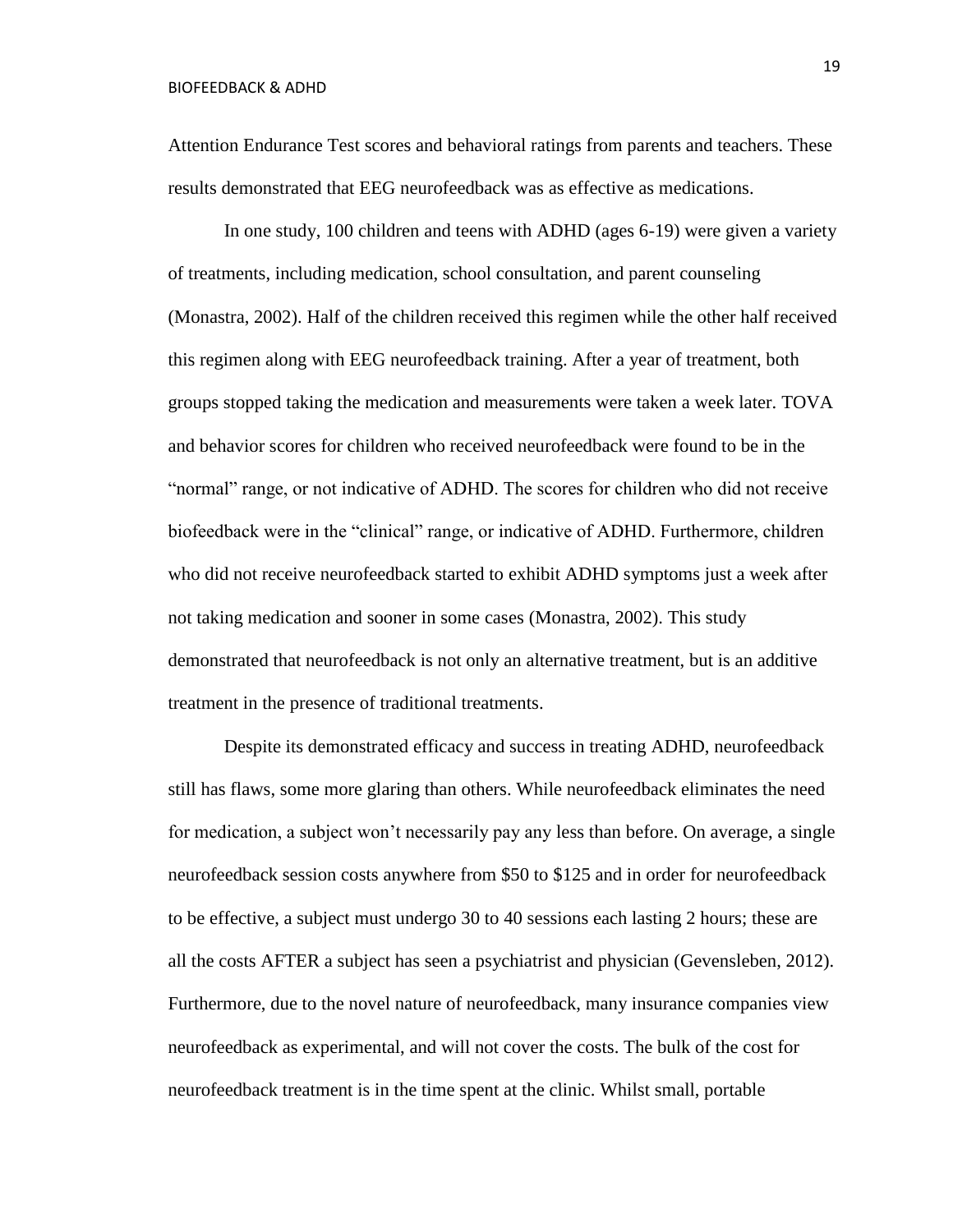consumer brain-reading devices have been on the market for almost a decade now, these devices have been little more than toys, incapable of getting the accurate measurements required for neurofeedback treatment. The devices required for neurofeedback treatment cost upwards of \$25,000.

What is needed then is a portable device capable of making accurate, reliable, and usable measurements. More importantly, a device that is discrete is required. The success of non-medication-based treatments of ADHD, such as CBT, hinge on the subject feeling "normal" despite their disorder. Brain-reading devices, both consumer and non-consumer are large and ungainly by nature; even the latest consumer device, the MUSE, is a wide headband that covers a large part of the user's forehead and sides of their head. A subject feeling such a device will not appear as normal and thus most likely will not feel normal.

#### **Proposed Device**

As described above, the development of an effective biofeedback device for ADHD faces key challenges, including portability, accuracy, and discretion. In this section, I will review existing devices that have been developed to address these criteria, as well as assessing the technological capabilities of consumer wearable tech and how consumer tech could be used as a clinical biofeedback device. Based on this analysis, I conclude that no currently available device fully meets the needs of the ADHD population. Instead, I propose that rather than developing a bespoke device, current consumer wearable tech be repurposed to provide clinical biofeedback through means of a bespoke app capable to using the technology found in wearable tech.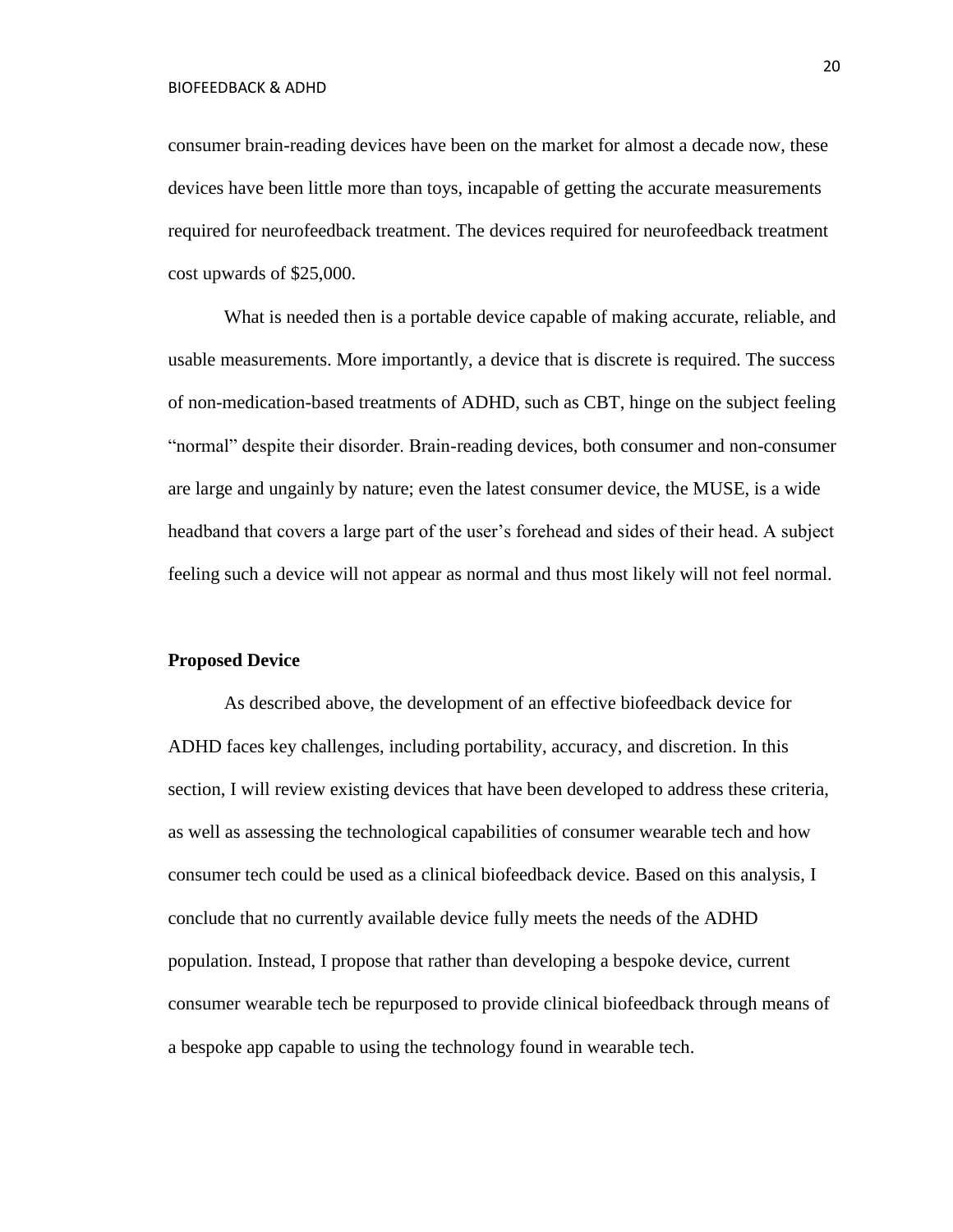In cooperation with several pharmaceutical companies – including Shire, the makers of Adderall – the APA has designed and validated several biofeedback-based CBT computer programs. While using the CBT program, the subject's neurological processes are recorded using an EEG cap so that the program may provide guidance accordingly. Much as a therapist would, these programs provide a subject with selfregulation techniques and exercises. Data suggest that CBT computer programs are successful in treating ADHD (Janessen, 2015). This success stems in part from the fact that the programming allows the recording device to act on the recorded data. However, like a therapist, computers capable of running CBT programs are restricted in movement and typically only exist on desktop systems. Although devices for neurological monitoring are themselves portable enough for a subject to use on a regular basis *and*  cost little more than a single drug prescription, these monitoring devices do little else than record data. Even the most advanced portable recorder produced by the leading biofeedback device manufacturer (Current Technology Inc., Minneapolis, MN) lacks programmable logic, the ability to run any sort of on-board data analytics. Therefore, what is needed is a data recording device capable of data analytics—a portable computer. To address this issue, several biomedical companies have released apps and proprietary devices that together can perform a wide variety of tasks. However, on their own, each device is highly specialized, providing information pertinent to one or few

Thanks to advancements in modern computing, though, most of the population has access to a portable computer, in the form of a smartphone. Smartphones are incredibly powerful devices – the iPhone is more powerful than the computer on Apollo 11 – that can be connected to any number of devices. These devices include headsets,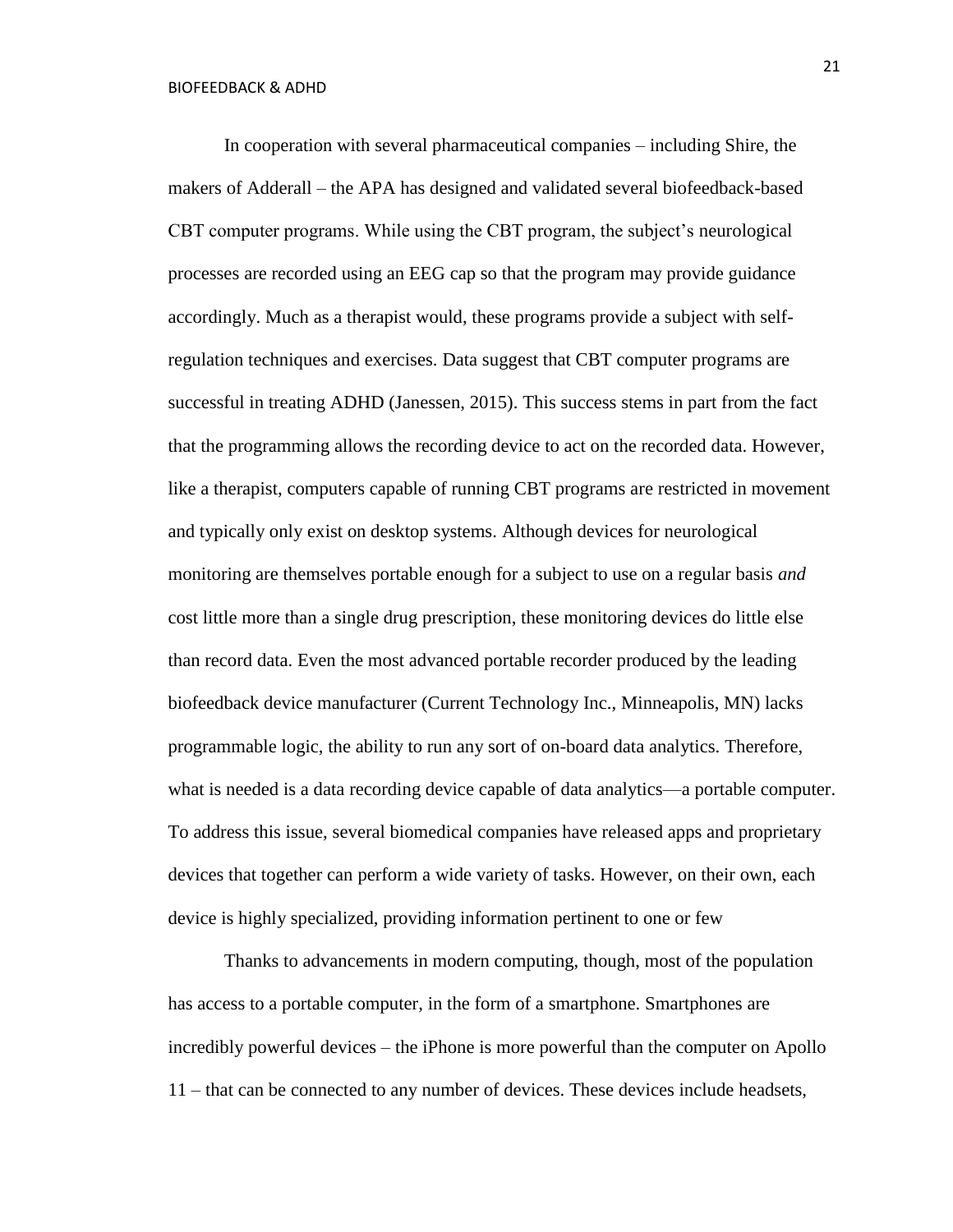cars, and most importantly, bio recording devices. As smartphones continue to advance, a new market has emerged which might provide a universal biofeedback device: wearable tech.

Wearable tech was introduced to the consumer market with the release of the Fit Bit in 2007. The Fit Bit is marketed as an activity motion tracker capable of counting a subject's steps, measuring their heart rate, measuring their blood-oxygen levels, sleep schedule, and exercises performed (FitBit, 2016). Furthermore, the device acts as a communication device for the phone, allowing a user to talk on the phone and reply to texts without needing to directly access the smartphone. The Fit Bit device itself is worn on the subject's wrist and is smaller and lighter than most watches. Since the introduction of the original Fit Bit, the wearable tech market has grown to a nearly \$14 billion industry with 60 million devices being sold each year (Statista, 2016). Major consumer electronics companies including Apple and Samsung have entered the market with wellknown devices such as the Apple Watch and Samsung Gear. Thus, wearable tech devices have the benefit of already being a popular technology, eliminating the need to create bespoke sensors and devices.

However, despite the popularity of wearable tech, their location on the body (e.g., wrist) limits their capabilities to motion tracking and blood flow monitoring. Although head-mounted technologies such as virtual reality are receiving new attention (Statista, 2016), to date no neurological recording device has been designed for discreet, portable day-to-day wear. This means that for a wearable-tech device to be successful, it must be possible to monitor a psychological disorder using these types of physiological measurements.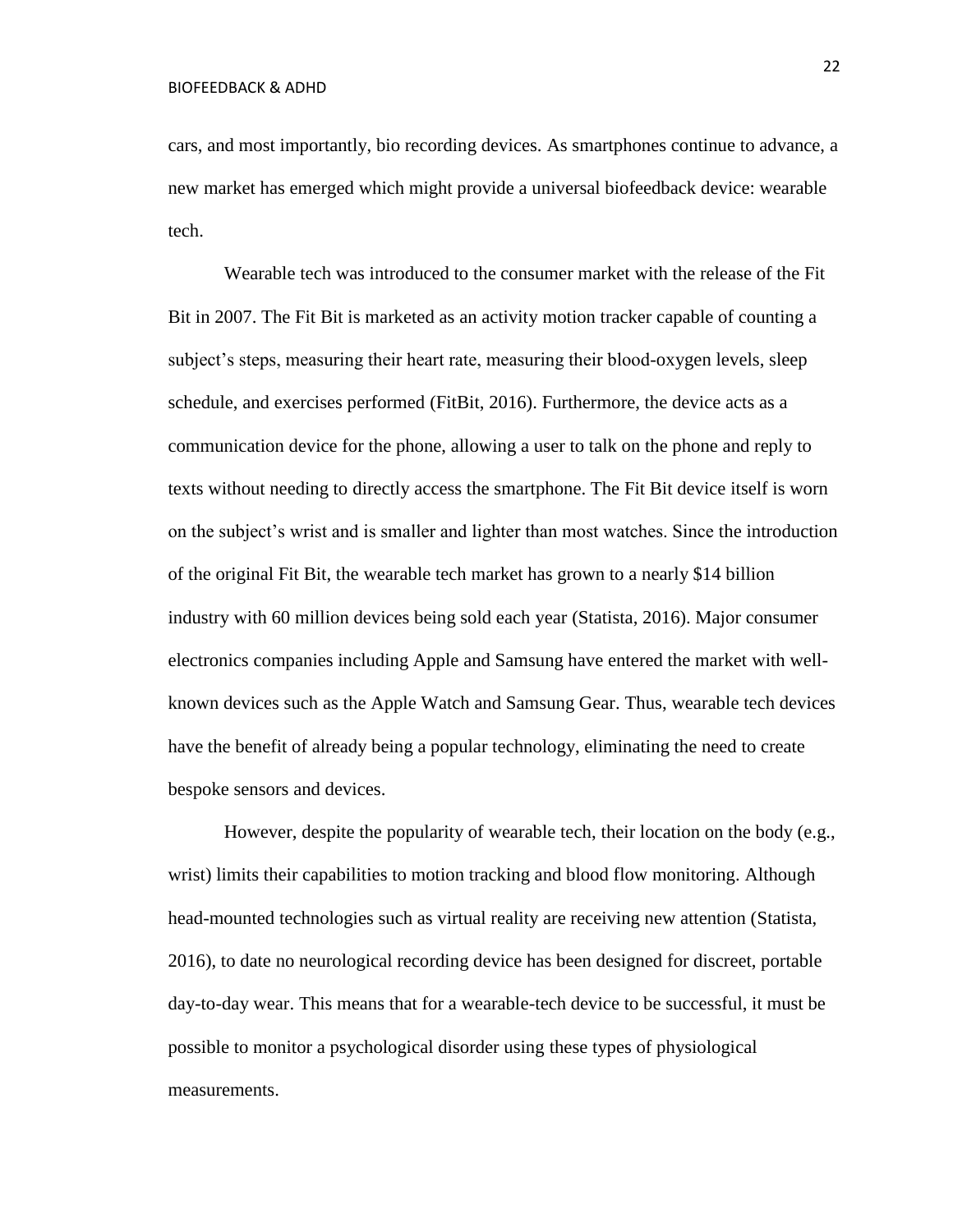In the case of ADHD, existing technologies have instead focused on directing the user's attention towards specific reminders and tasks. Currently, there are a number of wearable devices on the market that are designed to aid in directing a user's focus, including the WatchMinder and T.Jacket. The WatchMinder (WatchMinder, 2016) is a small watch-life device that allows a user to create discreet cues throughout the day that remind them to perform specific tasks. These tasks are determined by the user, but examples include a child receiving notifications of when to take medications, or an adult being reminded of an upcoming meeting at work. Similar functionality is provided by other wristband devices such as the Re-vibe and Sqord (FokusLabs, 2016) (Sqord, 2016).

Another similar device is the T.Jacket. Similar to the WatchMinder, the T.Jacket provides discrete reminders to the user to perform certain tasks. However, unlike the WatchMinder, the T.Jacket (as the name implies) is a jacket-like piece of clothing that the user wears. The reminders are delivered via pressure applied by the jacket (imagine a hug) and can be remotely delivered by a parent or caretaker if necessary (TWare, 2016).

Despite their prevalence on the market, these devices suffer from major flaws, including requiring user input, being subject to habituation, and lacking awareness of the user's physiological state. First, the current offering of devices requires that the user set up reminders, which limits the functionality to dealing with events or tasks that are already scheduled. Furthermore, because most of these devices don't have a screen, they rely on the user to remember what the task in question is. When dealing with psychopathologies that affect memory, such as ADHD, this can lead to obvious problems. Worse, most current smartphones already come with reminder systems that have equal or greater capability. For example, both the iPhone and Samsung Galaxy can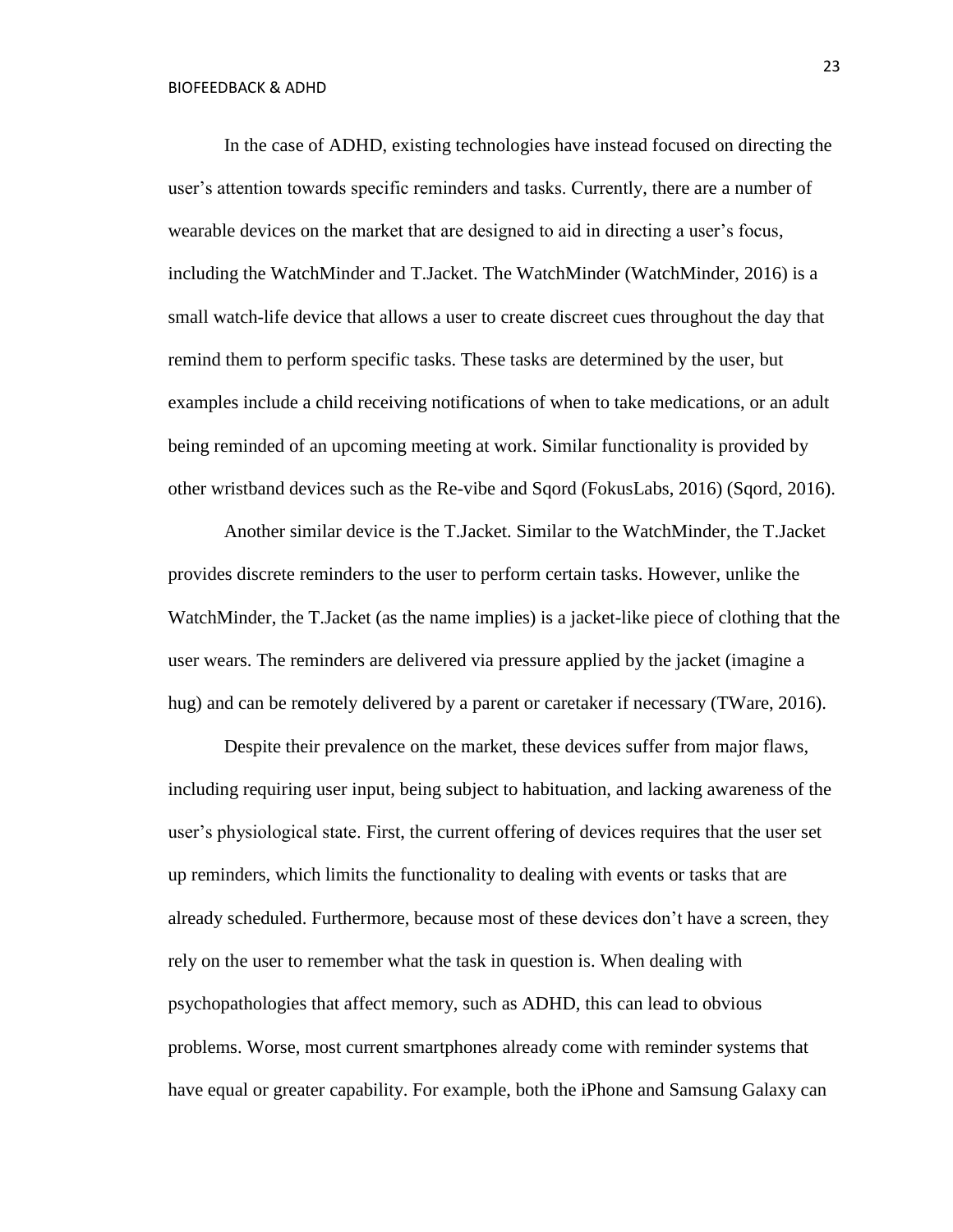deliver reminders based on a variety of conditions beyond time – location, whom the user is talking to, current activities – as well as delivering reminders just as discreetly.

This style of schedule or task reminder also suffers from habituation. As with medications, it is possible for users to build a "tolerance" to the reminders, especially if they are time-based (Thatcher, 2015). Over time, the user will learn to anticipate the reminders, and depending on the task, could begin to intentionally ignore the reminder. This is especially the case when children must take medications at specific times (Schummer, 2013). Furthermore, none of the current devices can deliver "context dependent" reminders. A context dependent event is an event that will only occur when certain criteria are met. In terms of reminders and scheduling, a context dependent reminder is a reminder that will only appear when necessary. For example, a child that needs to take medications at a specific time while at school won't want to receive reminders while on vacation or during the weekend when taking medications isn't necessary.

It is important to note that reminders are not detrimental or useless to those with ADHD; quite the opposite in fact (Salomone, 2012). However, reminders do not serve a therapeutic purpose. Reminders are simply another tool for those ADHD to rely on, and do not aid in the memory formation or recall necessary to remember tasks and instructions. What is required is a therapeutic device that responds not simply to time or location, but also responds to the current task at hand and most importantly, the current focus level of the user. As stated earlier, the device I am proposing wouldn't be able to measure brain activity; it must rely on physiological measurements representative of the user's attentiveness.

24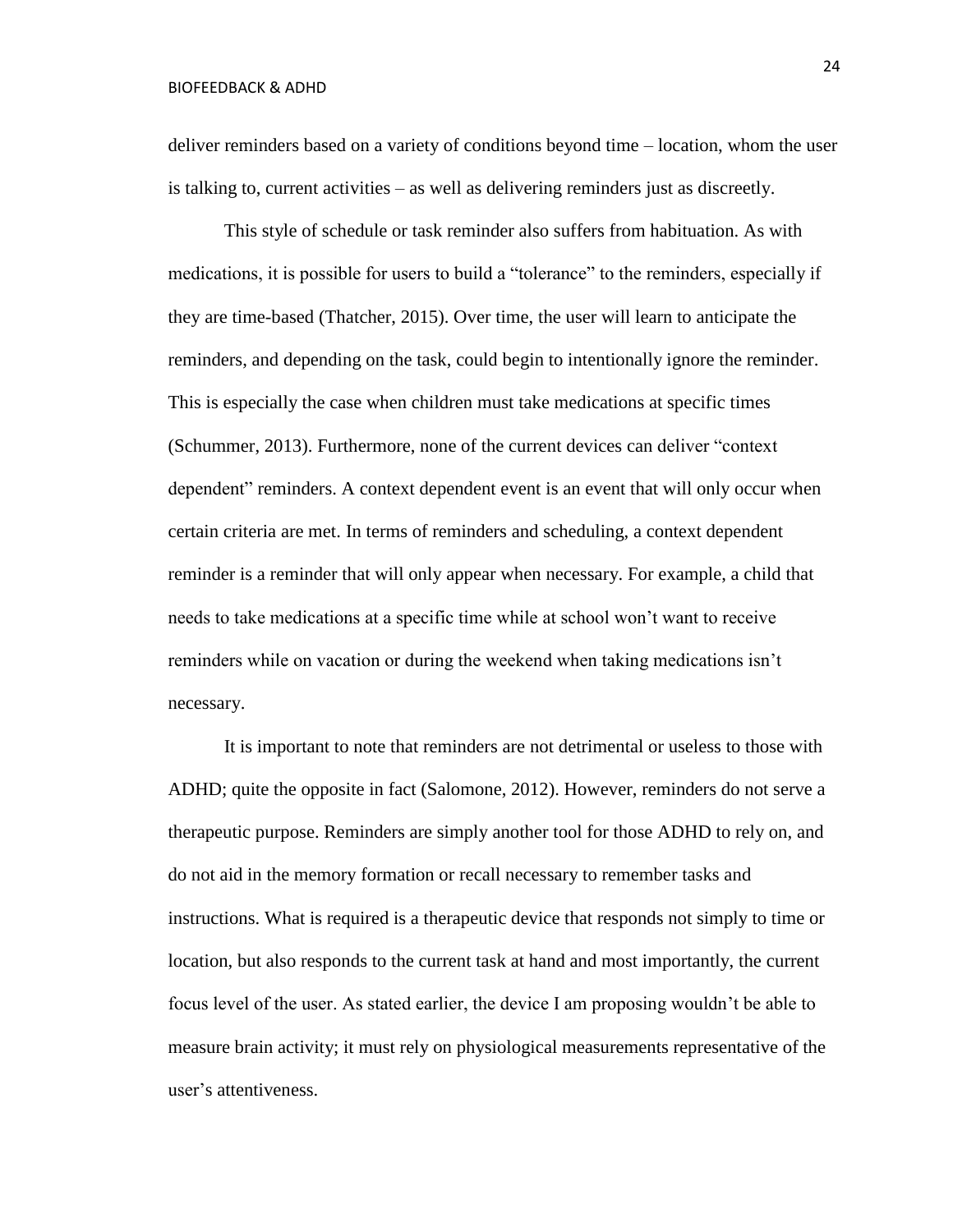Current wearable tech can detect what type of motion or exercise a user is performing based on the measured wrist motions and accelerations. Furthermore, wearable tech – using the same methods – can determine a user's body position or stance and provide feedback accordingly. It stands to reason that this technology could be repurposed to detect when a user is attentive or inattentive. Studies conducted in the last year suggest that there is indeed a body position associated with attentiveness and a body position associated with inattentiveness; most importantly, the body positions are measurably different from each other. However, the specific details of the body positions are still debated.

One study involving 110 adolescents  $(13 - 17)$  years old) with ADHD Combined measured each subject's body position and movements during times that required focus (Cheung et al., 2016). Data was collected over the course of six years. The study revealed that subjects who were focused would almost always engage in a "preparation-vigilance measure". A preparation-vigilance measure, per the study, was a biomarker that was closely correlated with higher levels of attention. In this case, the preparation-vigilance process varied from subject to subject, but followed a similar pattern: prior to focusing, the subject would engage in a pattern of deep breathing, shaking out their arms, or a closing their eyes for a moment. Subjects who didn't engage in a similar activity almost always exhibited lower levels of attentiveness and awareness. Results also suggested that subjects who continued to engage in preparation-vigilance processes were more likely to experience a remission in their ADHD and associated symptoms (Cheung et al., 2016).

Deep breathing and shaking of the arms can both be detected using current market technology. The breathing could be detected via a sudden change in heart rate and blood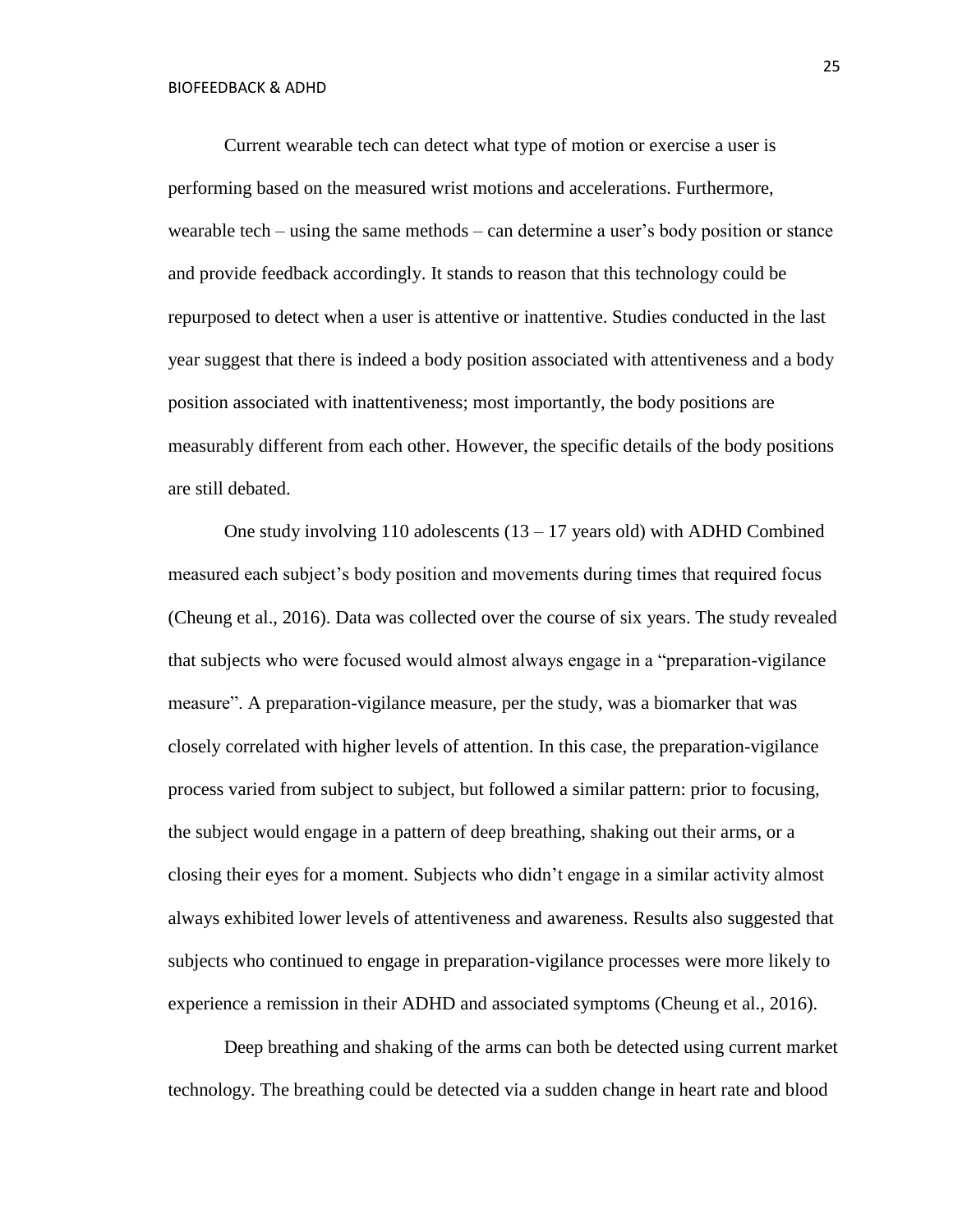oxygen levels using a heart rate monitor, whereas shaking of the arms could be detected via gyroscopes and accelerometers. Both of these technologies are already found in wearable tech products. By measuring and identifying these physiological markers of focus, a context dependent device could be developed that knows when it is time to focus, and it is not. However, this is only useful if the device is also capable of keeping a user focused; in other words, knows when the user loses focus.

Evidence from research suggests that in patients with ADHD, decreased motion is associated with worse executive function. A study involving 29 children with ADHD Hyperactive Impulsive and 23 children without ADHD  $(8 - 12$  years old) compared subjects' activity level to their working memory performance (Sarver et al., 2015). Each subject performed four different working memory exercises while their physical activity levels were monitored and recorded. Results revealed that working memory performance was measurably improved during high rates of physical activity in subjects with ADHD. Conversely, subjects without ADHD had higher working memory performance during lower rates of physical activity. Further research must be (and is currently being) conducted to determine why those ADHD rely on physical motion; but this study provided more evidence for physiological detection of focus. Similar to how they detect exercises, wearable tech could monitor the physical motions associated with working memory functions, and detect when a user's working memory is underperforming.

Another measurable physiological factor associated with ADHD is sleep disruption. Studies suggest that the severity of ADHD symptoms are determined by how well rested a subject is (Gaultney, 2005). For example, one study recorded the sleep patterns of 283 subjects with ADHD (birth  $-18+$  years old) and compared the sleep

26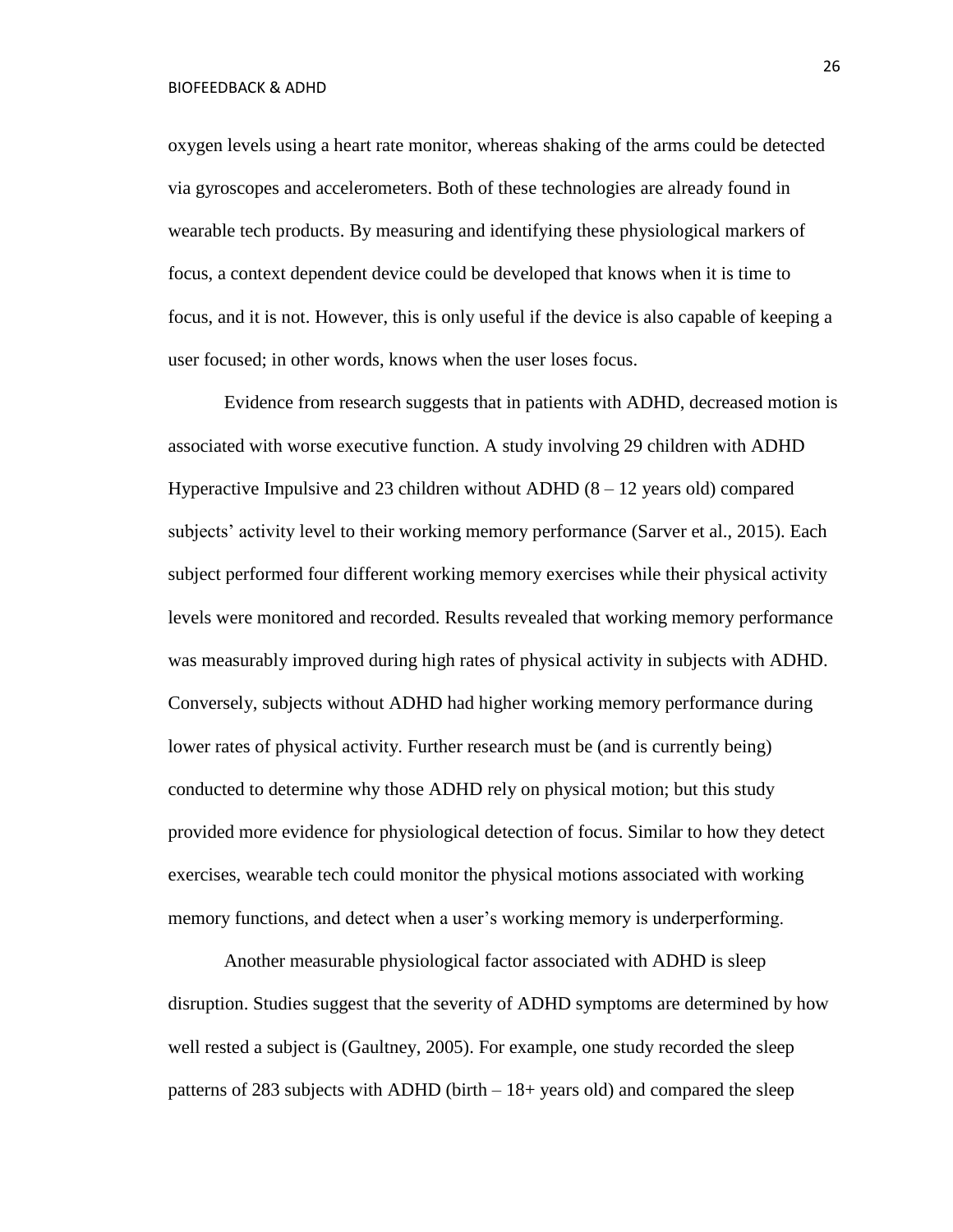patterns to reported behaviors. The results suggested a strong correlation between poor sleep and an increase in negative behaviors (impulsive acts, resistance to authority, lower cognitive performance). After controlling for age, the correlation was still present. This study suggests that sleep can determine how focused or not focused a subject will be throughout the day. This is information that can be used by a context-aware device. Current wearable tech devices – and smartphones in general – have built in sleep measuring capabilities that detect a user's movement, body position, and noise levels during sleep.

Based on these measurements, a device can determine approximately which stage of sleep a user is in at any given moment. This ability to determine a user's quality of sleep lends itself towards creating a context-aware device. For example, if the device has information that a user with ADHD slept poorly in the previous night, it could be programmed to provide more frequent feedback or monitoring to compensate for poor sleep.

Above all else, however, wearable tech is discrete. Unlike neurofeedback devices such as the MUSE, wearable tech is no less discrete than a wrist watch or pair of glasses. The size and convenience of wearable tech have been the primary drivers of the popularity of wearable tech. This rise in popularity means that as time goes on, everyone – regardless of mental health – will have a wearable device of some form, further decreasing the stigma that might have existed from wearing biofeedback-specific devices.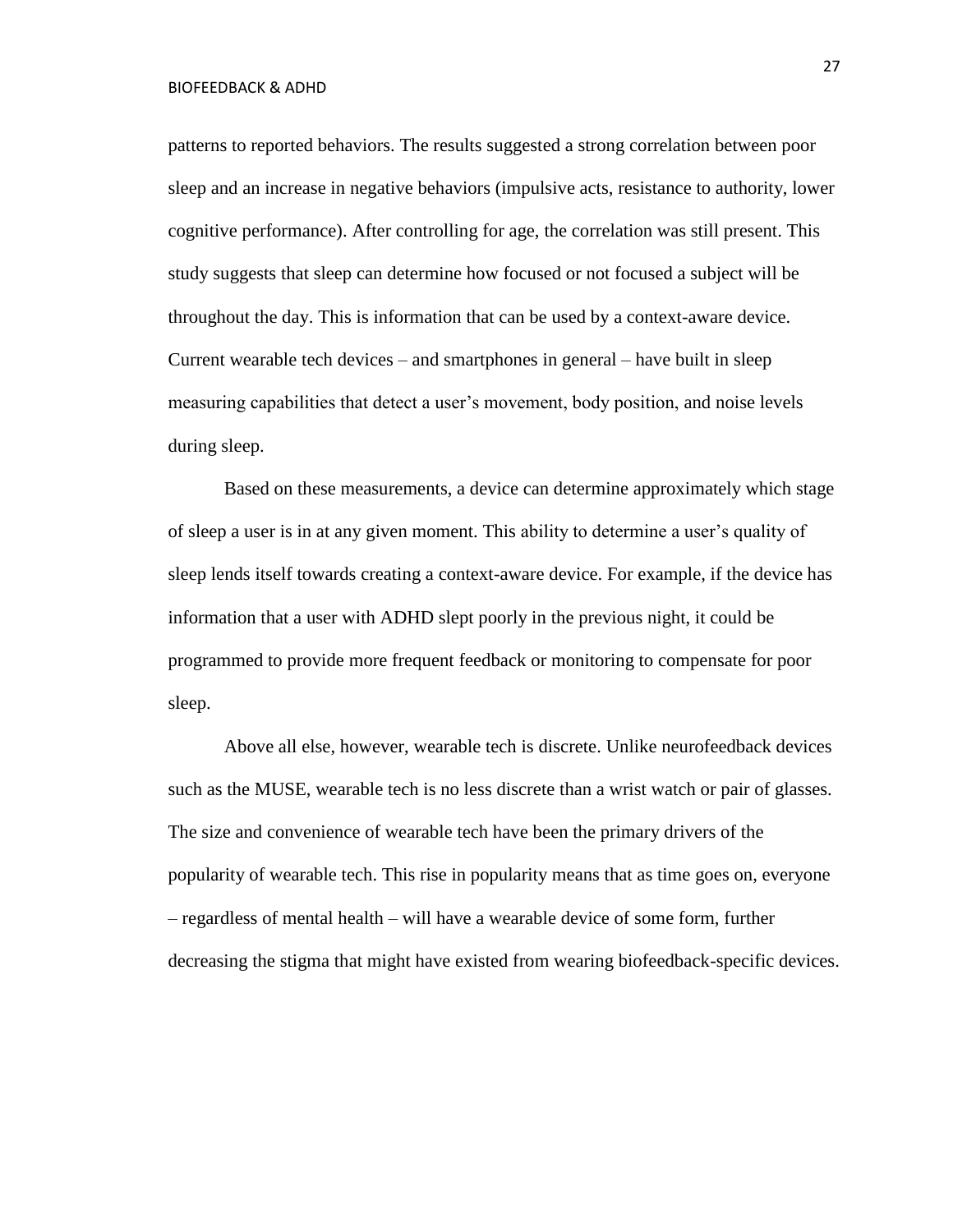#### **Conclusion**

Using wearable tech, it is possible to create a biofeedback device capable of providing real time feedback therapy for a user with ADHD. This would most likely be achieved through the development of a bespoke algorithm – or app – that measures and responds to the various biological readings provided by the device. Some companies have already begun to develop apps that provide neurofeedback. One such example is FOQUS (Foqus Labs, 2016).

FOQUS is an experimental app that aims to address the mental health issues of ADHD. FOQUS does so by providing a patient with text based alerts, time management techniques, and guided meditation. Initial testing of the app revealed that the app was successful in reducing users' anxiety as well as improving their overall organization skills. However, FOQUS is still not a true biofeedback device. The next step in development would be to develop an algorithm that responds in real time to physical cues. FOQUS is still currently time based, and runs on a predetermined schedule. For example, rather than having a pre-set meditation period, the app would measure heart rate and movement, and if the user's heart rate or movement is beyond normal parameters, the app would prompt the user to take a break or meditate. Similarly, if the app were able to detect overly long periods of stillness, it might prompt the user with a reminder.

In conclusion, the technology to develop a biofeedback device for ADHD is already on the market – and will only continue to improve. However, the efficacy of biofeedback in treating ADHD will only be as great as the applications developed for consumer tech. As wearable tech continues to improve, more and more apps will be released, ushering in a new area of affordable, long lasting, and personalized medicine.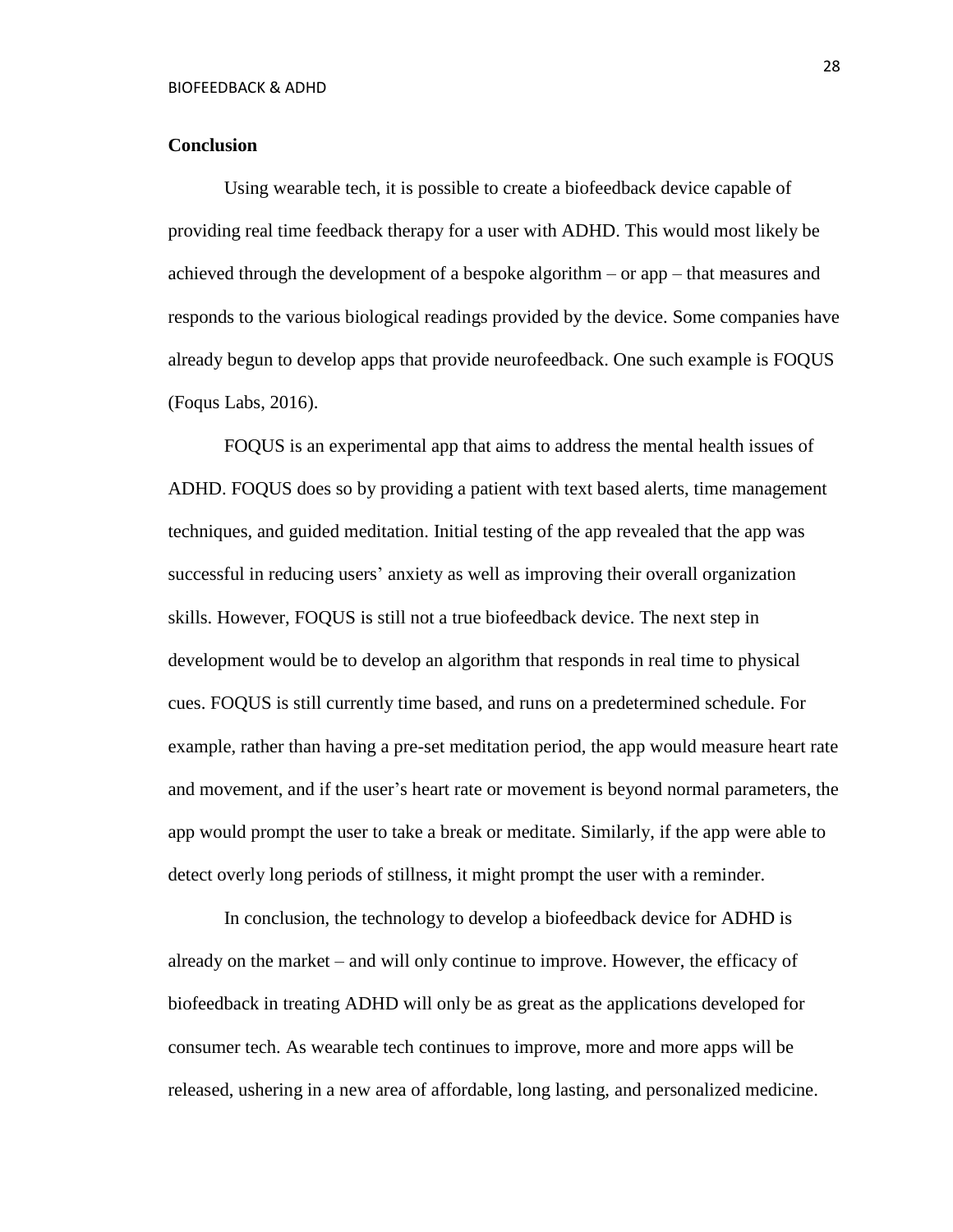#### **References**

- Bakhshayesh, A. R., Esser, G., & Wyschkon, A. (2010). Effectiveness of EEGbiofeedback in the treatment of attention deficit/hyperactivity disorder. *Psychological Research, 13*(1), 7-29.
- Barkley, R. A. (2015). History of ADHD. In R. A. Barkley, & R. A. Barkley (Ed) (Eds.), (pp. 3-50). New York, NY, US: Guilford Press.
- Barnett, J. E., Shale, A. J., Elkins, G., & Fisher, W. (2014). Biofeedback. (pp. 45-59). Washington, DC, US: American Psychological Association. doi:10.1037/14435-005
- Blumenstein, B., Hung, T., & Orbach, I. (2014). Self-regulation and biofeedback. In A. G. Papaioannou, D. Hackfort, A. G. Papaioannou (Ed) & D. Hackfort (Ed) (Eds.), (pp. 402-416). New York, NY, US: Routledge/Taylor & Francis Group.
- Cheung, C. H. M., Rijsdijk, F., McLoughlin, G., Brandeis, D., Banaschewski, T., Asherson, P., & Kuntsi, J. (2016). Cognitive and neurophysiological markers of ADHD persistence and remission. *The British Journal of Psychiatry, 208*(6), 548- 555. doi:10.1192/bjp.bp.114.145185
- Daly, B. P., Hildenbrand, A. K., & Brown, R. T. (2015). *ADHD in children and adolescents*. Boston, MA, US: Hogrefe Publishing.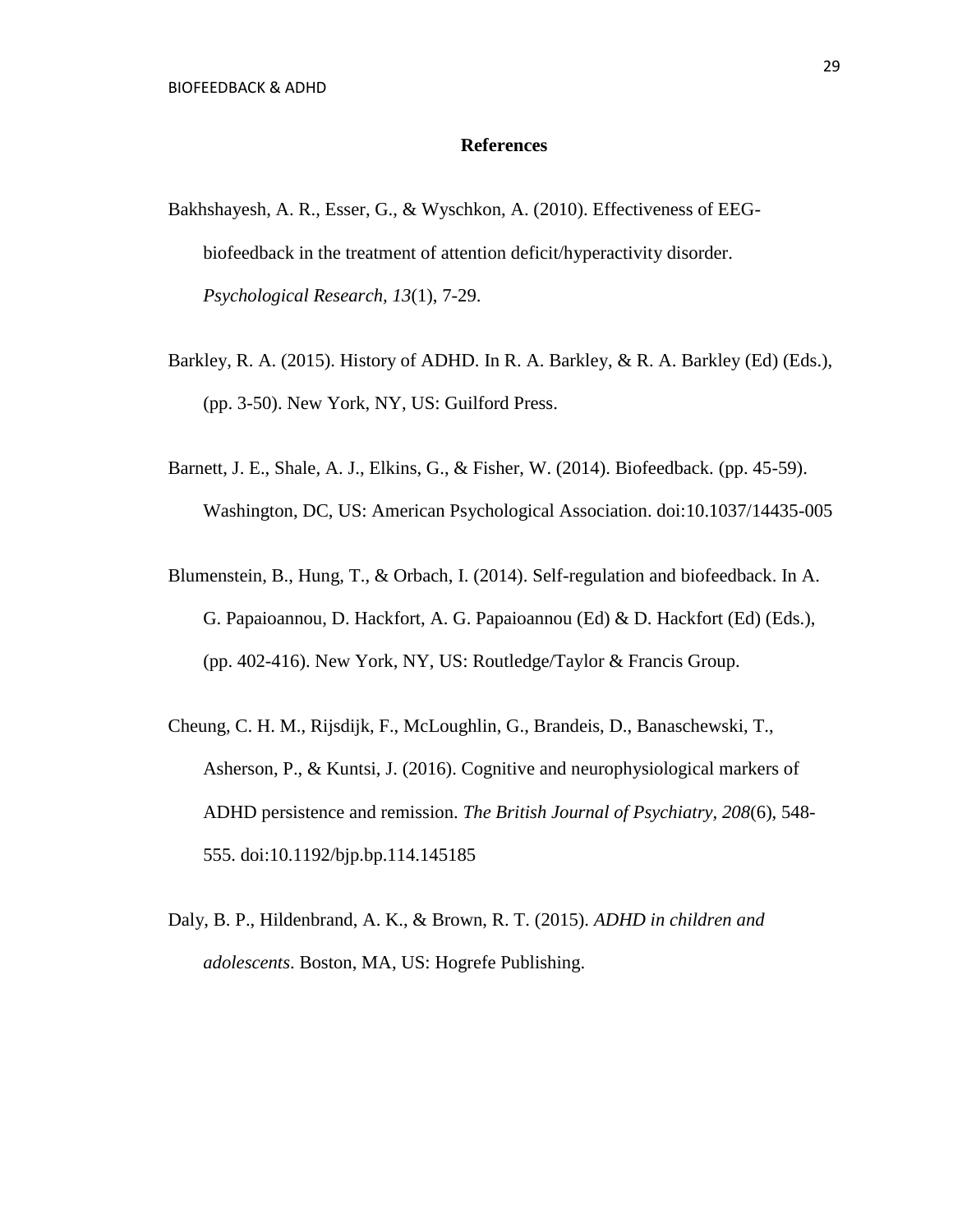- Gaultney, J. F., Terrell, D. F., & Gingras, J. L. (2005). Parent-reported periodic limb movement, sleep disordered breathing, bedtime resistance behaviors, and ADHD. *Behavioral Sleep Medicine, 3*(1), 32-43. doi:10.1207/s15402010bsm0301\_5
- Gaultney, J. F., Terrell, D. F., & Gingras, J. L. (2005). Parent-reported periodic limb movement, sleep disordered breathing, bedtime resistance behaviors, and ADHD. *Behavioral Sleep Medicine, 3*(1), 32-43. doi:10.1207/s15402010bsm0301\_5
- Gevensleben, H., Rothenberger, A., Moll, G. H., & Heinrich, H. (2012). Neurofeedback in children with ADHD: Validation and challenges. *Expert Review of Neurotherapeutics, 12*(4), 447-460. doi:10.1586/ern.12.22
- Goldstein, W. L. B. (2000). *The relationship among the symptoms associated with AD/HD subtypes and sociometric status among peers. (attention deficit hyperactivity disorder)* . (2000-95002-343).
- Hahn, L. G., & Morgan, J. E. (2015). ADHD and learning disorders. In L. A. Adler, T. J. Spencer, T. E. Wilens, L. A. Adler (Ed), T. J. Spencer (Ed) & T. E. Wilens (Ed) (Eds.), (pp. 123-138). New York, NY, US: Cambridge University Press. doi:10.1017/CBO9781139035491.012
- Lofthouse, N., McBurnett, K., Arnold, L. E., & Hurt, E. (2011). Biofeedback and neurofeedback treatment for ADHD. *Psychiatric Annals, 41*(1), 42-48. doi:10.3928/00485713-20101221-07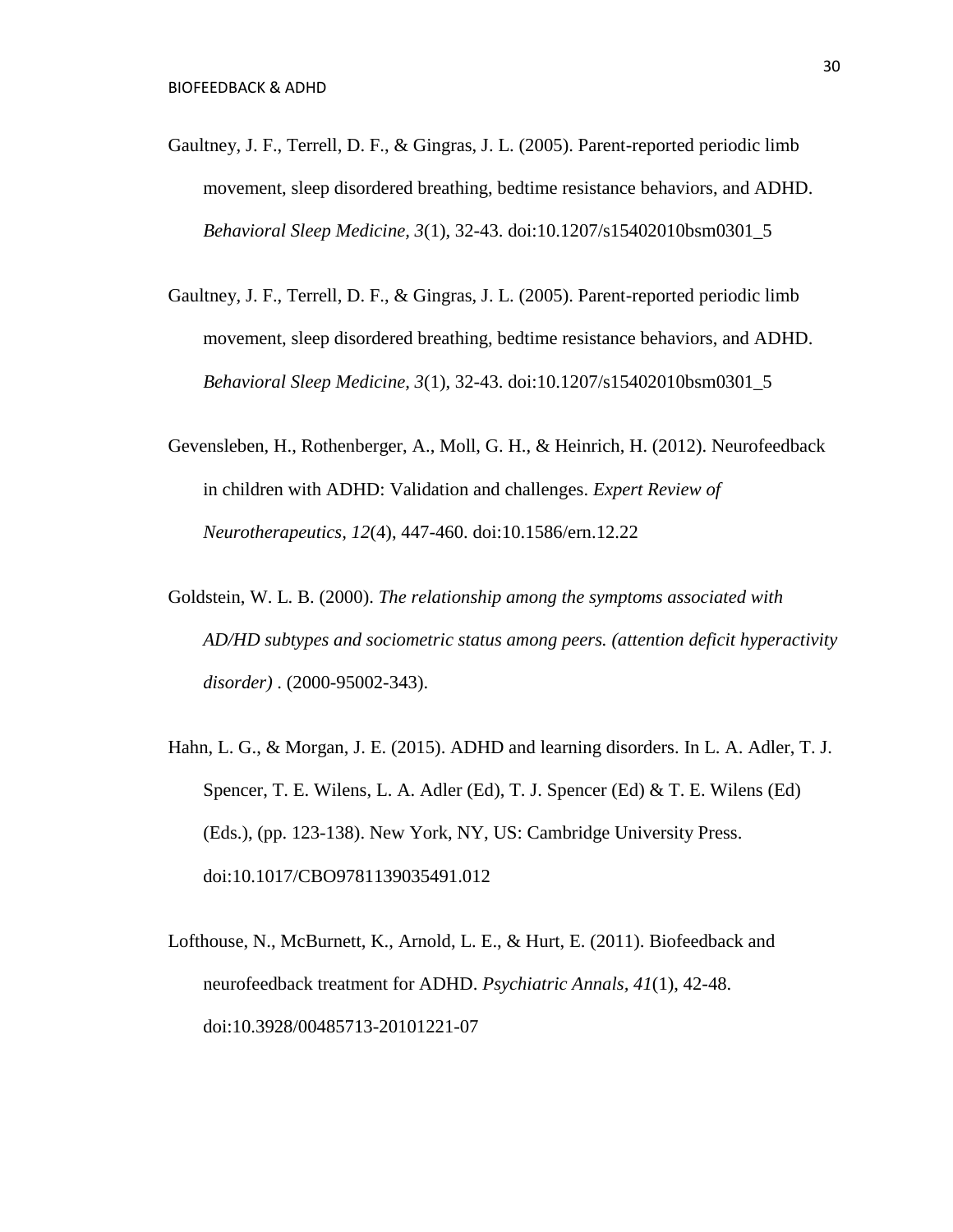- Lofthouse, N., McBurnett, K., Arnold, L. E., & Hurt, E. (2011). Biofeedback and neurofeedback treatment for ADHD. *Psychiatric Annals, 41*(1), 42-48. doi:10.3928/00485713-20101221-07
- Mahone, E. M., & Pritchard, A. E. (2014). Neuropsychological assessment of ADHD in preschoolers: Performance-based measures, rating scales, and structured interviews. In J. K. Ghuman, H. S. Ghuman, J. K. Ghuman (Ed) & H. S. Ghuman (Ed) (Eds.), (pp. 42-65). New York, NY, US: Oxford University Press.
- Monastra, V. J. (2008). Electroencephalographic biofeedback in the treatment of ADHD. (pp. 147-159). Washington, DC, US: American Psychological Association. doi:10.1037/11665-008
- Pedraza, J. D., & Newcorn, J. H. (2015). Non-stimulant treatment of ADHD. In L. A. Adler, T. J. Spencer, T. E. Wilens, L. A. Adler (Ed), T. J. Spencer (Ed)  $\&$  T. E. Wilens (Ed) (Eds.), (pp. 259-275). New York, NY, US: Cambridge University Press. doi:10.1017/CBO9781139035491.022
- Pope, A. T., Stephens, C. L., & Gilleade, K. (2014). Biocybernetic adaptation as biofeedback training method. In S. H. Fairclough, K. Gilleade, S. H. Fairclough (Ed) & K. Gilleade (Ed) (Eds.), (pp. 91-115). New York, NY, US: Springer-Verlag Publishing. doi:10.1007/978-1-4471-6392-3\_5
- Prevatt, F., & Levrini, A. (2015). An overview of ADHD. (pp. 9-24). Washington, DC, US: American Psychological Association. doi:10.1037/14671-002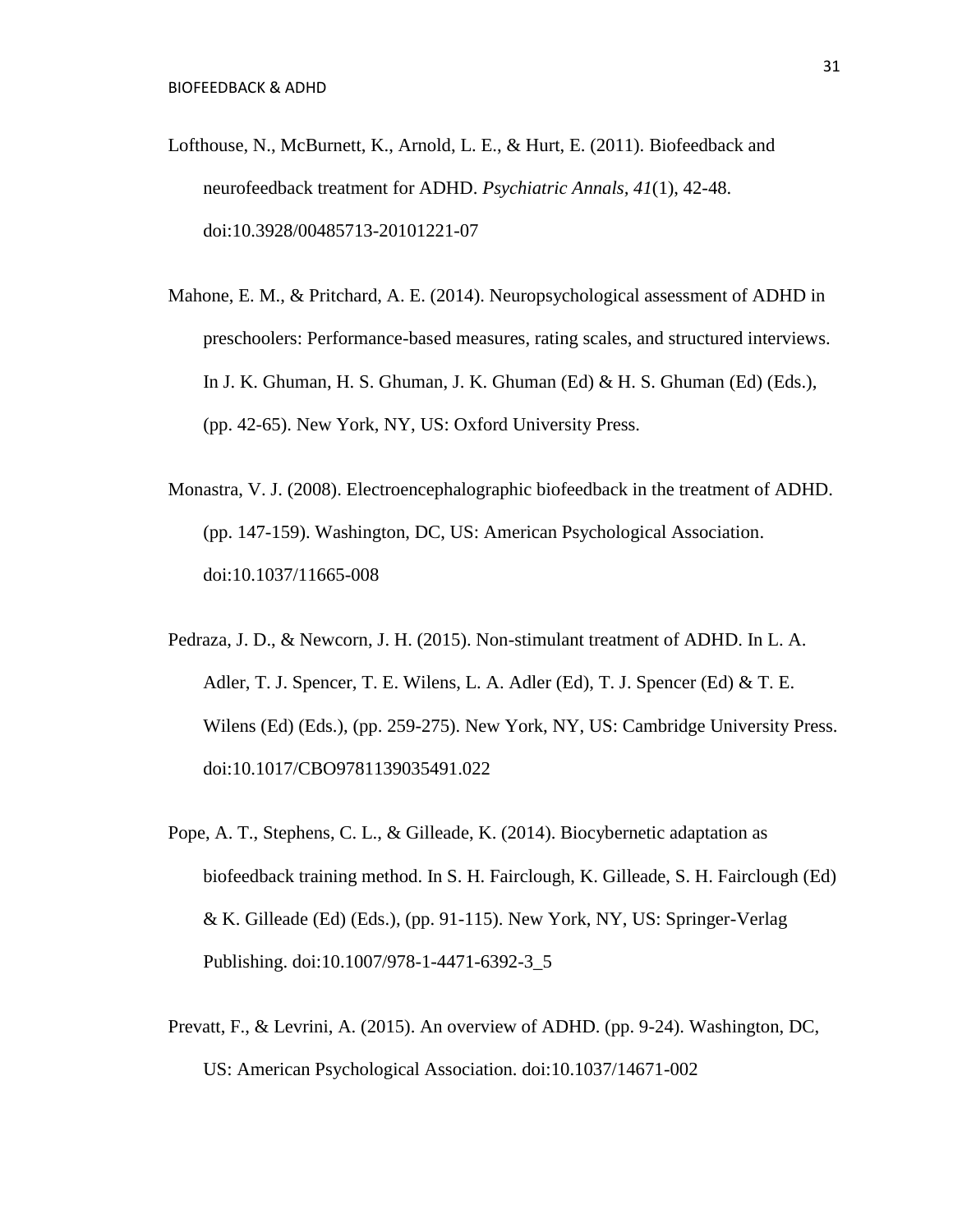- Prevatt, F., & Levrini, A. (2015). Specific strategies for ADHD coaching. (pp. 83-108). Washington, DC, US: American Psychological Association. doi:10.1037/14671-007
- Prince, J. B., Morrison, N. R., & Wilens, T. E. (2015). Pharmacotherapy of ADHD in adults. In L. A. Adler, T. J. Spencer, T. E. Wilens, L. A. Adler (Ed), T. J. Spencer (Ed) & T. E. Wilens (Ed) (Eds.), (pp. 276-297). New York, NY, US: Cambridge University Press. doi:10.1017/CBO9781139035491.023
- Salomone, S., Shanahan, J. M., Bramham, J., O'Connell, R. G., & Robertson, I. H. (2012). A biofeedback-based programme to improve attention and impulsivity in adults with ADHD. *The Irish Journal of Psychology, 33*(2-3), 86-93. doi:10.1080/03033910.2012.708899
- Sarver, D. E., Rapport, M. D., Kofler, M. J., Raiker, J. S., & Friedman, L. M. (2015). Hyperactivity in attention-deficit/hyperactivity disorder (ADHD): Impairing deficit or compensatory behavior? *Journal of Abnormal Child Psychology, 43*(7), 1219- 1232. doi:10.1007/s10802-015-0011-1
- Schummer, G. J. (2013). Neurofeedback. In T. G. Plante, & T. G. Plante (Ed) (Eds.), (pp. 171-189). Santa Barbara, CA, US: Praeger/ABC-CLIO.
- Swingle, P. G. (2008). *Biofeedback for the brain: How neurotherapy effectively treats depression, ADHD, autism, and more*. Piscataway, NJ, US: Rutgers University Press.